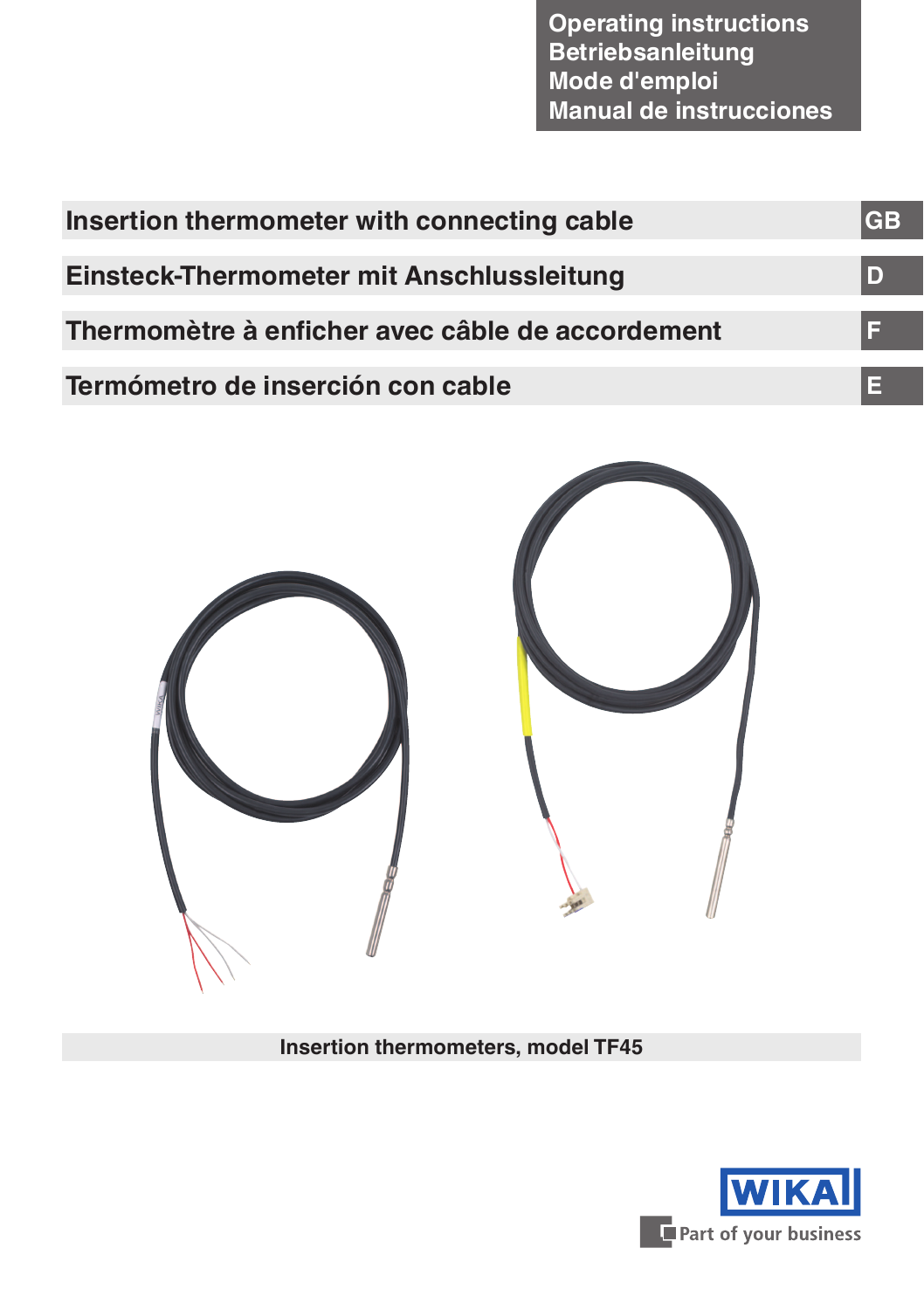| <b>GB</b> Operating instructions model TF45   | Page           | $3 - 12$ |
|-----------------------------------------------|----------------|----------|
| <b>D</b> Betriebsanleitung Typ TF45           | Seite 13 - 22  |          |
| $\blacktriangleright$ Mode d'emploi type TF45 | Page 23 - 32   |          |
| $\equiv$ Manual de instrucciones modelo TF45  | Página 33 - 41 |          |

© 2009 WIKA Alexander Wiegand SE & Co. KG All rights reserved. / Alle Rechte vorbehalten. WIKA<sup>®</sup> is a registered trademark in various countries. WIKA® ist eine geschützte Marke in verschiedenen Ländern.

Prior to starting any work, read the operating instructions! Keep for later use!

Vor Beginn aller Arbeiten Betriebsanleitung lesen! Zum späteren Gebrauch aufbewahren!

Lire le mode d'emploi avant de commencer toute opération ! A conserver pour une utilisation ultérieure !

¡Leer el manual de instrucciones antes de comenzar cualquier trabajo! ¡Guardar el manual para una eventual consulta!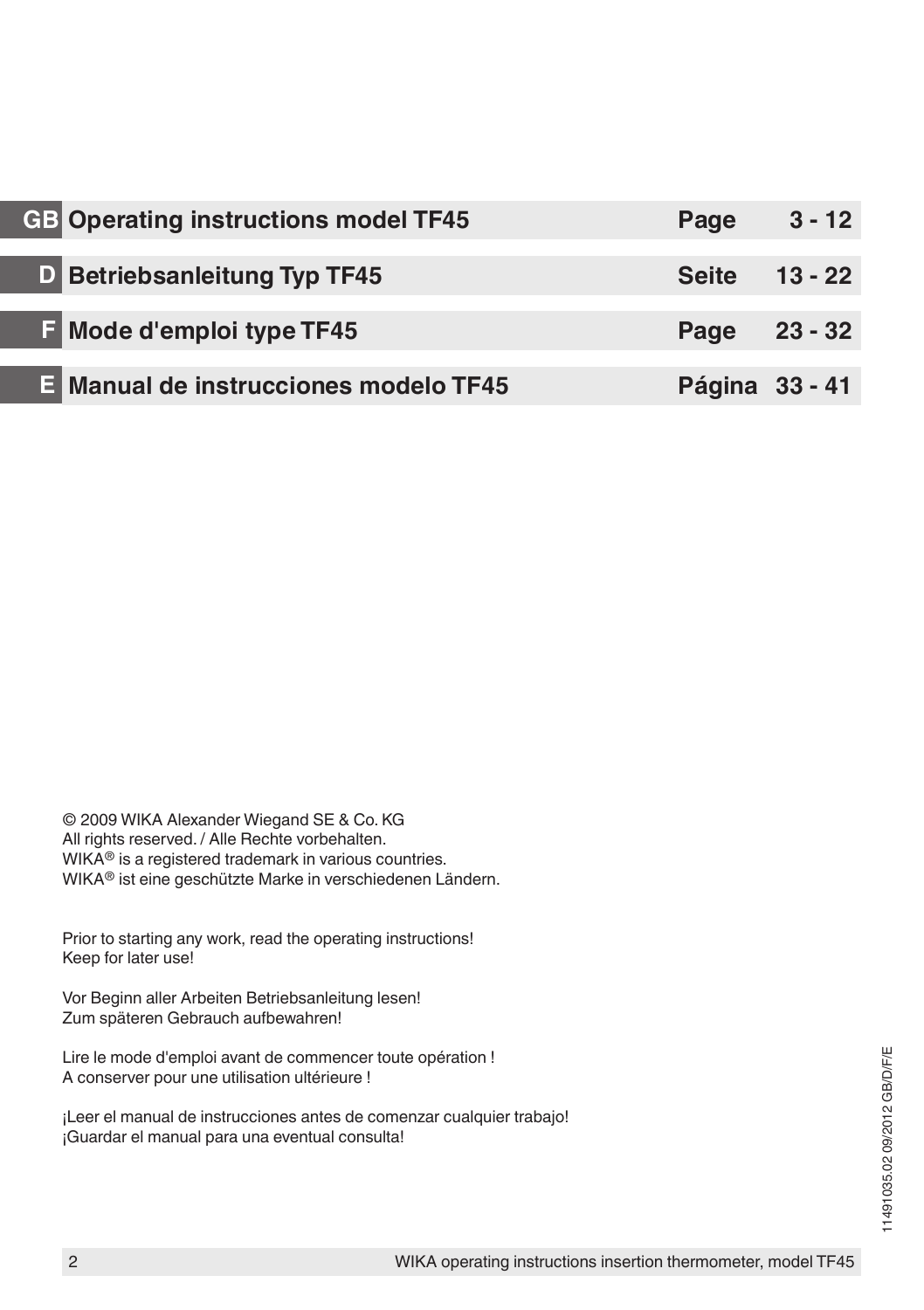# **Contents**

| 1. | <b>General information</b>       | 4  |
|----|----------------------------------|----|
| 2. | <b>Safety</b>                    | 5  |
| 3. | <b>Specifications</b>            |    |
| 4. | <b>Design and function</b>       | 8  |
| 5. | Transport, packaging and storage | 8  |
| 6. | <b>Commissioning, operation</b>  | 9  |
| 7. | <b>Maintenance and cleaning</b>  | 10 |
| 8. | Dismounting, return and disposal | 10 |

**GB**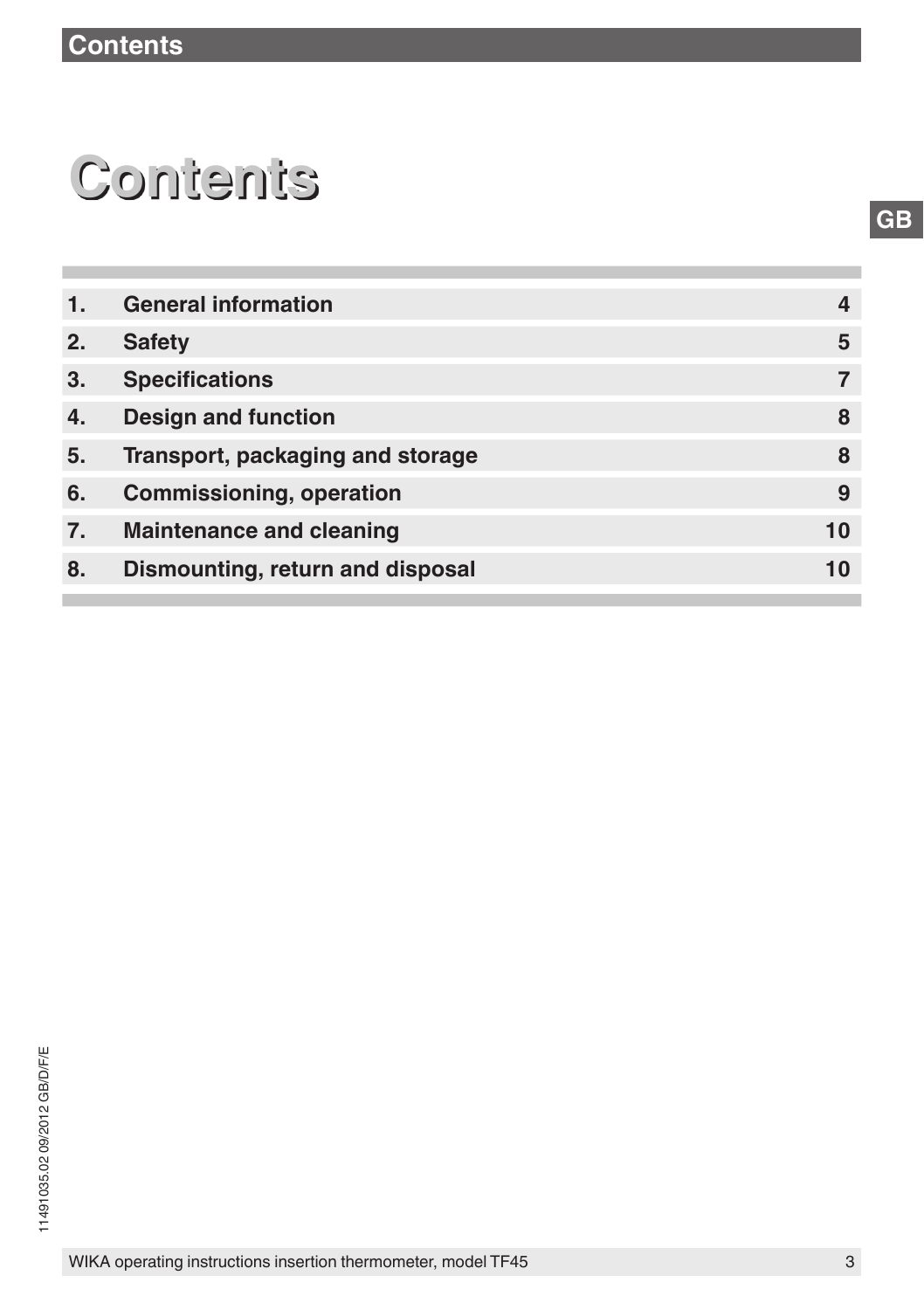# **1. General information**

- The insertion thermometer described in the operating instructions has been designed and manufactured using state-of-the-art technology. All components are subject to stringent quality and environmental criteria during production. Our management systems are certified to ISO 9001 and ISO 14001.
- These operating instructions contain important information on handling the instrument. Working safely requires that all safety instructions and work instructions are observed.
- Observe the relevant local accident prevention regulations and general safety regulations for the instrument's range of use.
- The operating instructions are part of the product and must be kept in the immediate vicinity of the instrument and readily accessible to skilled personnel at any time.
- Skilled personnel must have carefully read and understood the operating instructions prior to beginning any work.
- The manufacturer's liability is void in the case of any damage caused by using the product contrary to its intended use, non-compliance with these operating instructions, assignment of insufficiently qualified skilled personnel or unauthorised modifications to the instrument.
- The general terms and conditions contained in the sales documentation shall apply.
- Subject to technical modifications.
- Further information:

| - Internet address:       | www.wika.de / www.wika.com |                      |  |
|---------------------------|----------------------------|----------------------|--|
| - Relevant data sheet:    | TE 67.15                   |                      |  |
| - Application consultant: | (+49) 9372/132-0<br>Tel.:  |                      |  |
|                           | Fax:                       | $(+49)$ 9372/132-406 |  |
|                           |                            | E-mail: info@wika.de |  |

#### **Explanation of symbols**



#### **WARNING!**

... indicates a potentially dangerous situation that can result in serious injury or death, if not avoided.



#### **CAUTION!**

... indicates a potentially dangerous situation that can result in light injuries or damage to the equipment or the environment, if not avoided.



#### **Information**

... points out useful tips, recommendations and information for efficient and trouble-free operation.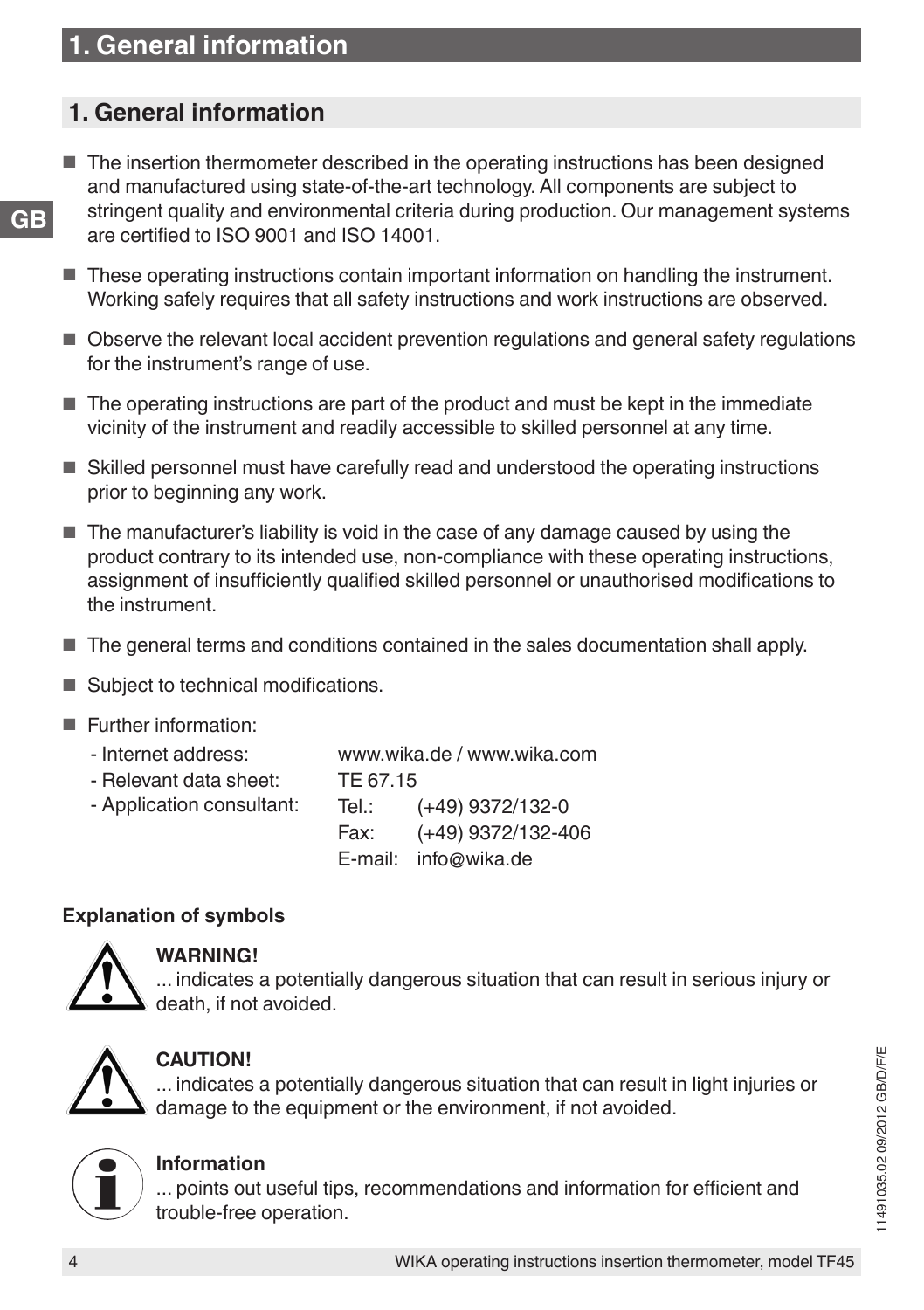# **1. General information / 2. Safety**



#### **DANGER!**

...identifies hazards caused by electric power. Should the safety instructions not be observed, there is a risk of serious or fatal injury.



#### **WARNING!**

... indicates a potentially dangerous situation that can result in burns, caused by hot surfaces or liquids, if not avoided.

# **2. Safety**



#### **WARNING!**

Before installation, commissioning and operation, ensure that the appropriate thermometer has been selected in terms of measuring range, design and specific measuring conditions.

Non-observance can result in serious injury and/or damage to the equipment.



Further important safety instructions can be found in the individual chapters of these operating instructions.

#### **2.1 Intended use**

The insertion thermometer model TF45 is designed for temperature measurement in most diverse applications.

The instrument has been designed and built solely for the intended use described here, and may only be used accordingly.

The technical specifications contained in these operating instructions must be observed. Improper handling or operation of the instrument outside of its technical specifications requires the instrument to be taken out of service immediately and inspected by an authorised WIKA service engineer.

The manufacturer shall not be liable for claims of any type based on operation contrary to the intended use.

#### **2.2 Personnel qualification**



#### **WARNING! Risk of injury should qualification be insufficient!**

Improper handling can result in considerable injury and damage to equipment.

- The activities described in these operating instructions may only be carried out by skilled personnel who have the qualifications described below.
- Keep unqualified personnel away from hazardous areas.

**GB**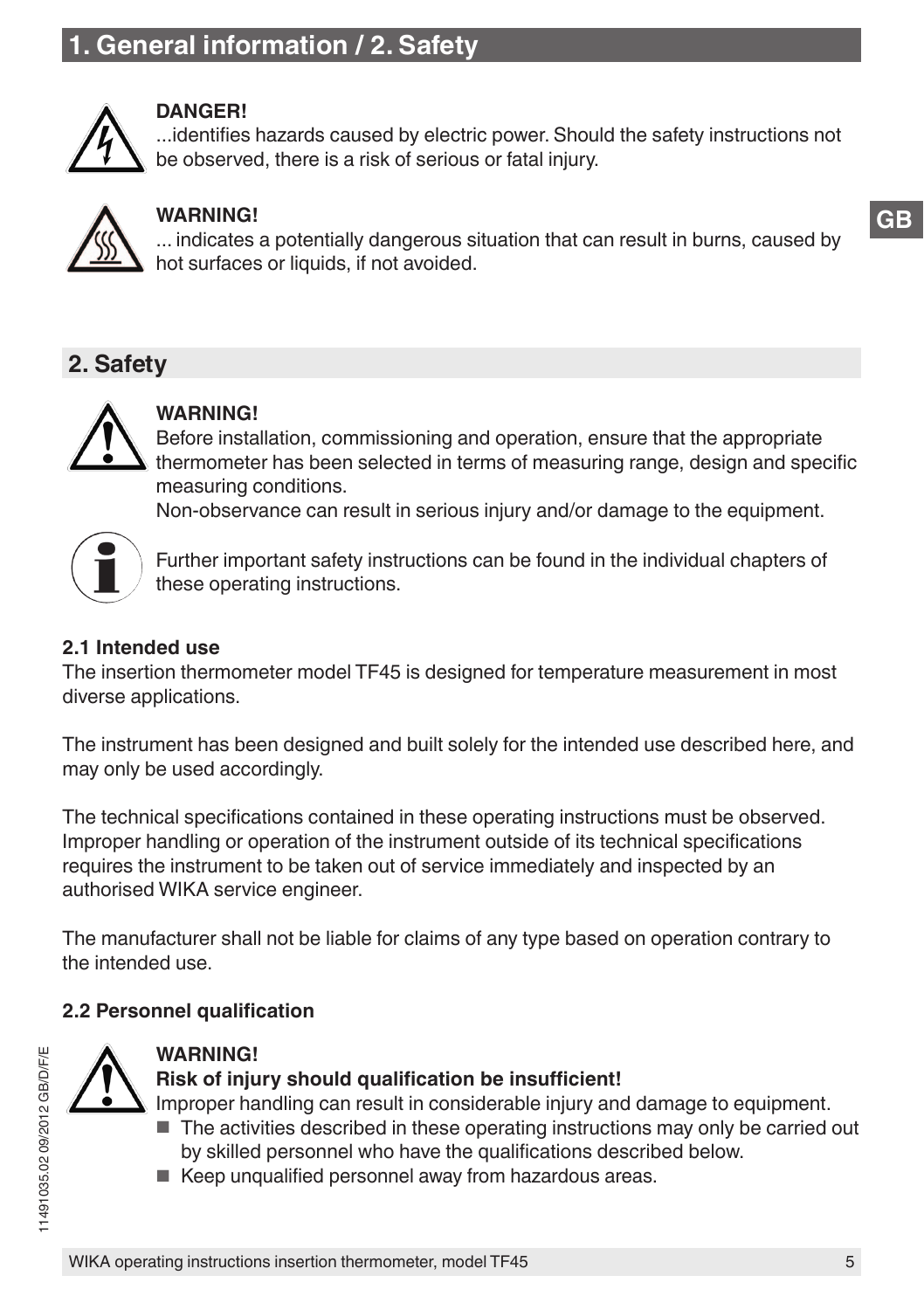# **2. Safety**

#### **Skilled personnel**

Skilled personnel are understood to be personnel who, based on their technical training, knowledge of measurement and control technology and on their experience and knowledge of country-specific regulations, current standards and directives, are capable of carrying out the work described and independently recognising potential hazards.

Special operating conditions require further appropriate knowledge, e.g. of aggressive media.

#### **2.3 Special hazards**



#### **WARNING!**

For hazardous media such as oxygen, acetylene, flammable or toxic gases or liquids, and refrigeration plants, compressors, etc., in addition to all standard regulations, the appropriate existing codes or regulations must also be followed.



#### **WARNING!**

Protection from electrostatic discharge (ESD) required.

The proper use of grounded work surfaces and personal wrist straps is required when working with exposed circuitry (printed circuit boards), in order to prevent static discharge from damaging sensitive electronic components.

To ensure safe working on the instrument, the operating company must ensure,

- that suitable first-aid equipment is available and aid is provided whenever required.
- $\blacksquare$  that the operating personnel are regularly instructed in all topics regarding work safety, first aid and environmental protection, and know the operating instructions, in particular the section on safety instructions.



#### **DANGER!**

Danger of death caused by electric current

Upon contact with live parts, there is a direct danger of death.

- The instrument may only be installed and mounted by skilled personnel.
- Operation using a defective power supply unit (e.g. short circuit from the mains voltage to the output voltage) can result in life-threatening voltages at the insertion thermometer!



#### **WARNING!**

Residual media in the dismounted instrument can result in a risk to persons, the environment and equipment.

Take sufficient precautionary measures.

Do not use this instrument in safety or emergency stop devices. Incorrect use of the instrument can result in injury.

Should a failure occur, aggressive media with extremely high temperature and under high pressure or vacuum may be present at the instrument.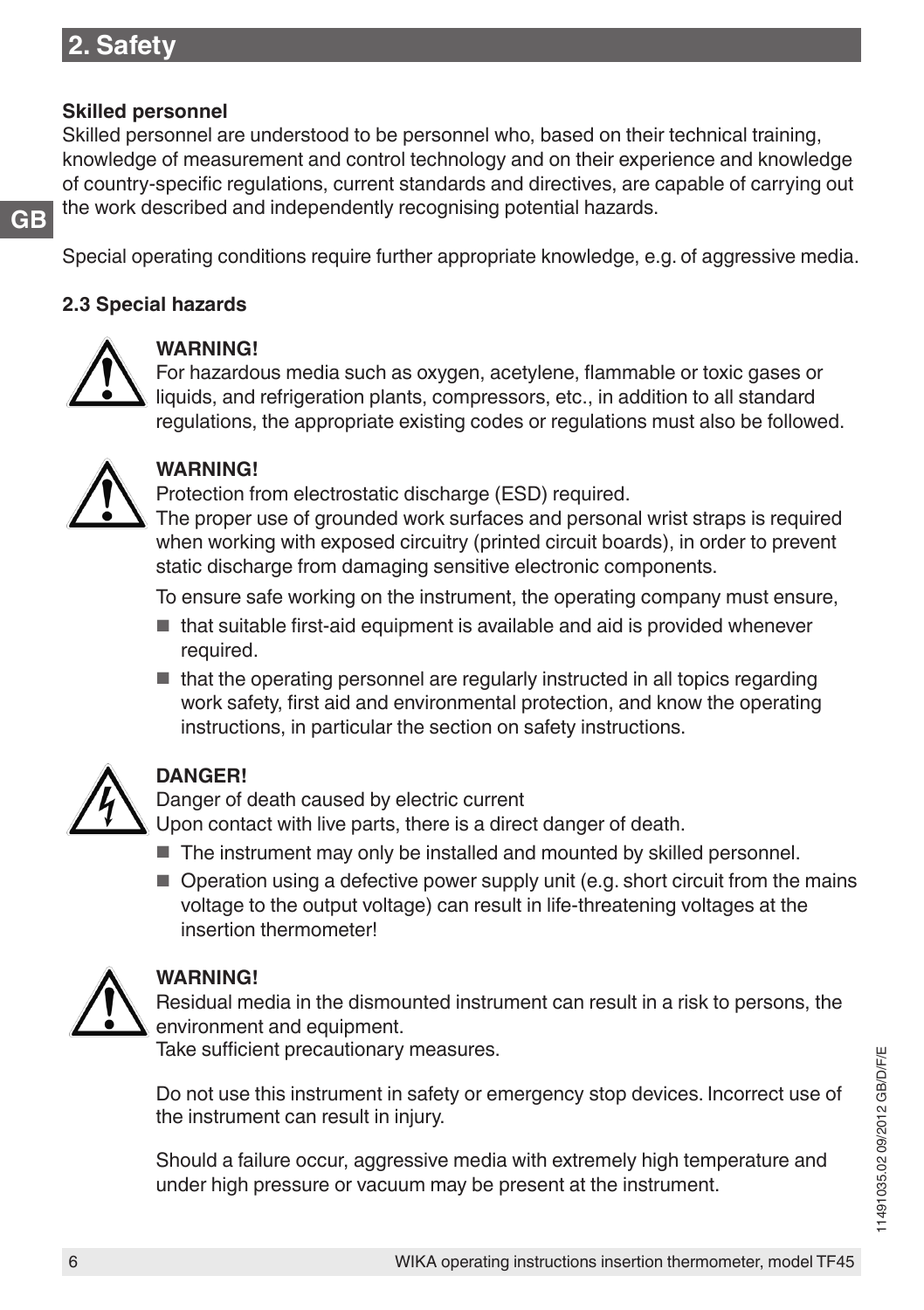# **3. Specifications**

#### **Temperature ranges**

■ Medium temperature (measuring range)

The measuring range basically depends on the insulation material of the connecting cable and on the measuring element:

| Insulation material of the connecting cable | <b>Measuring range</b> |
|---------------------------------------------|------------------------|
| <b>PVC</b>                                  | $-20+105$ °C           |
| <b>Silicone</b>                             | -50  +200 °C           |
| <b>PTFE</b>                                 | $-50+260$ °C           |

| Measuring element | <b>Measuring range</b> |
|-------------------|------------------------|
| <b>NTC</b>        | $-30+130$ °C           |
| Pt100             | $-50+400$ °C           |
| Pt1000            | $-50+400$ °C           |
| <b>Ni1000</b>     | $-50+250$ °C           |
| KTY               | $-50+150$ °C           |

#### ■ Ambient temperature

The max. permissible ambient temperature depends on the insulation material of the connecting cable.

■ Storage temperature  $-40$  ...  $+85$  °C Protect the gauges from humidity and dust!

#### **Vibration resistance**

Depending on the medium, temperature and immersion depth vibration resistance averages according to DIN EN 60751 up to 6 g.

#### **Shock resistance**

up to 100 g, depending on the mounting position, medium and temperature

#### **Electrical connection**

- Blank connecting wires
- End splices
- Connector to specification

#### **Ingress protection**

IP 65

For further specifications see WIKA data sheet TE 67.15 and the order documentation.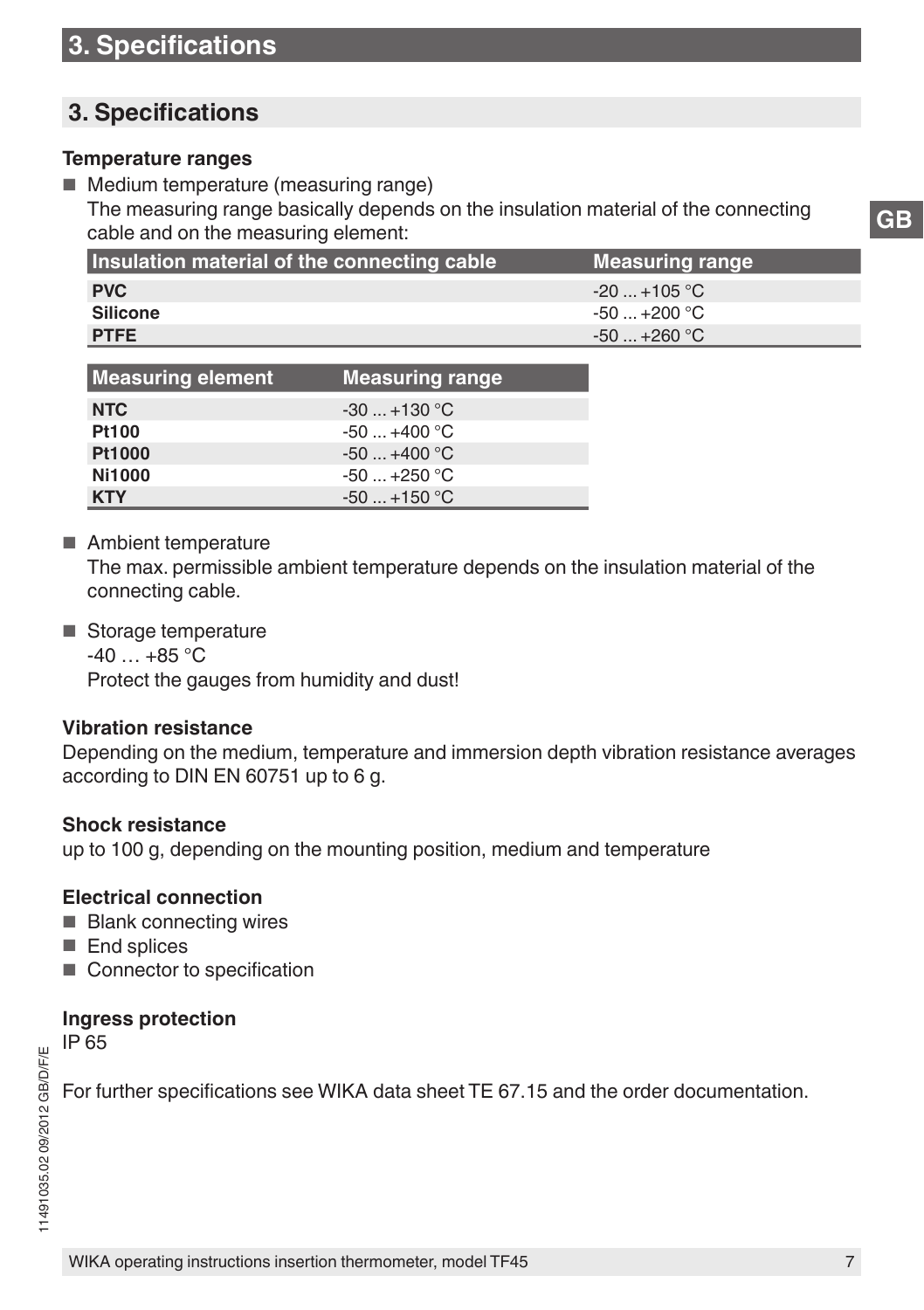# **4. Design and function**

#### **4.1 Description**

The insertion thermometer model TF45 consists of a thermowell with integrated measuring element and a stationary mounted connecting lead. The insertion thermometer can be installed directly in the process or the thermowell.

Each electrical component is protected against splashing water. The electrical connection is via the connecting lead.

## **4.2 Scope of delivery**

Cross-check scope of delivery with delivery note.

# **5. Transport, packaging and storage**

#### **5.1 Transport**

Check the instrument for any damage that may have been caused by transport. Obvious damage must be reported immediately.

#### **5.2 Packaging**

Do not remove packaging until just before mounting.

Keep the packaging as it will provide optimum protection during transport (e.g. change in installation site, sending for repair).

## **5.3 Storage**

## **Permissible conditions at the place of storage:**

- Storage temperature: -40 ... 85 °C
- Humidity: 35 ... 85 % relative humidity (no condensation)

# **Avoidance of exposure to the following factors:**

- Direct sunlight or proximity to hot objects
- Mechanical vibration, mechanical shock (putting it down hard)
- Soot, vapour, dust and corrosive gases
- Potentially explosive environments, flammable atmospheres

Store the instrument in its original packaging in a location that fulfils the conditions listed above. If the original packaging is not available, pack and store the thermometer as described below:

- 1. Wrap the instrument in an antistatic plastic film.
- 2. Place the instrument, along with shock-absorbent material, in the packaging.
- 3. If stored for a prolonged period of time (more than 30 days), place a bag containing a desiccant inside the packaging.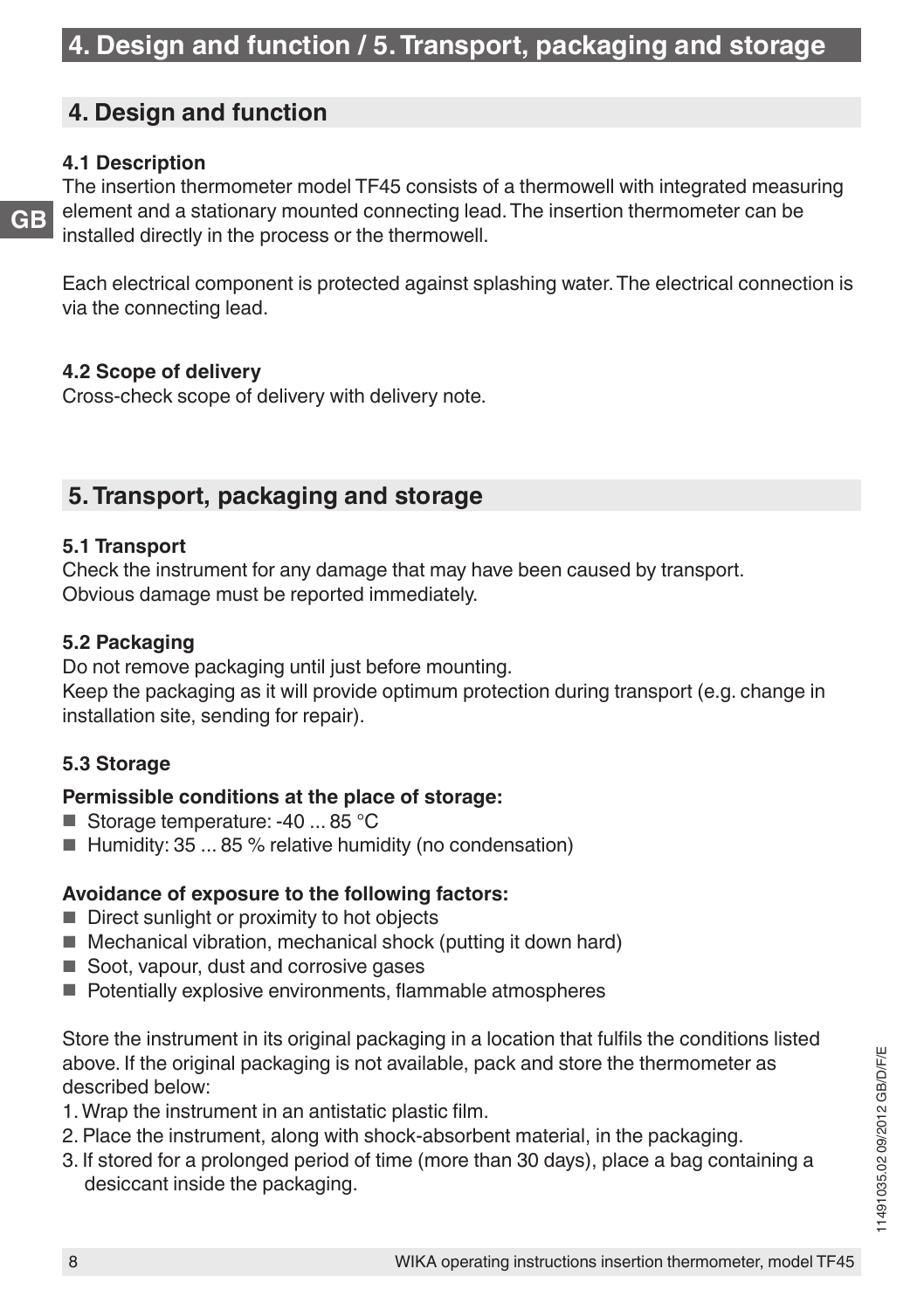# **5. Transport, packaging, storage / 6. Commissioning, operation**



#### **WARNING!**

Before storing the instrument (following operation), remove any residual media. This is of particular importance if the medium is hazardous to health, e.g. caustic, toxic, carcinogenic, radioactive, etc.

## **6. Commissioning, operation**

#### **6.1 Mounting**

Assembly of the insertion thermometer has to be performed in such a way that the approved operating temperature (environment, medium) is neither exceeded nor undercut considering convection and thermal radiation.

#### **6.2 Electrical connection**



#### **WARNING!**

Only connect when the system is powered down!

#### **Cables and wires**

- Leads with bare ends must be finished with end splices.
- Cables used must comply with the respective requirements in terms of stability and temperature
- Connecting cables must be run so that any mechanical damage is prevented

#### **6.3 Pin assignment**

#### **Single measuring element Dual measuring element**



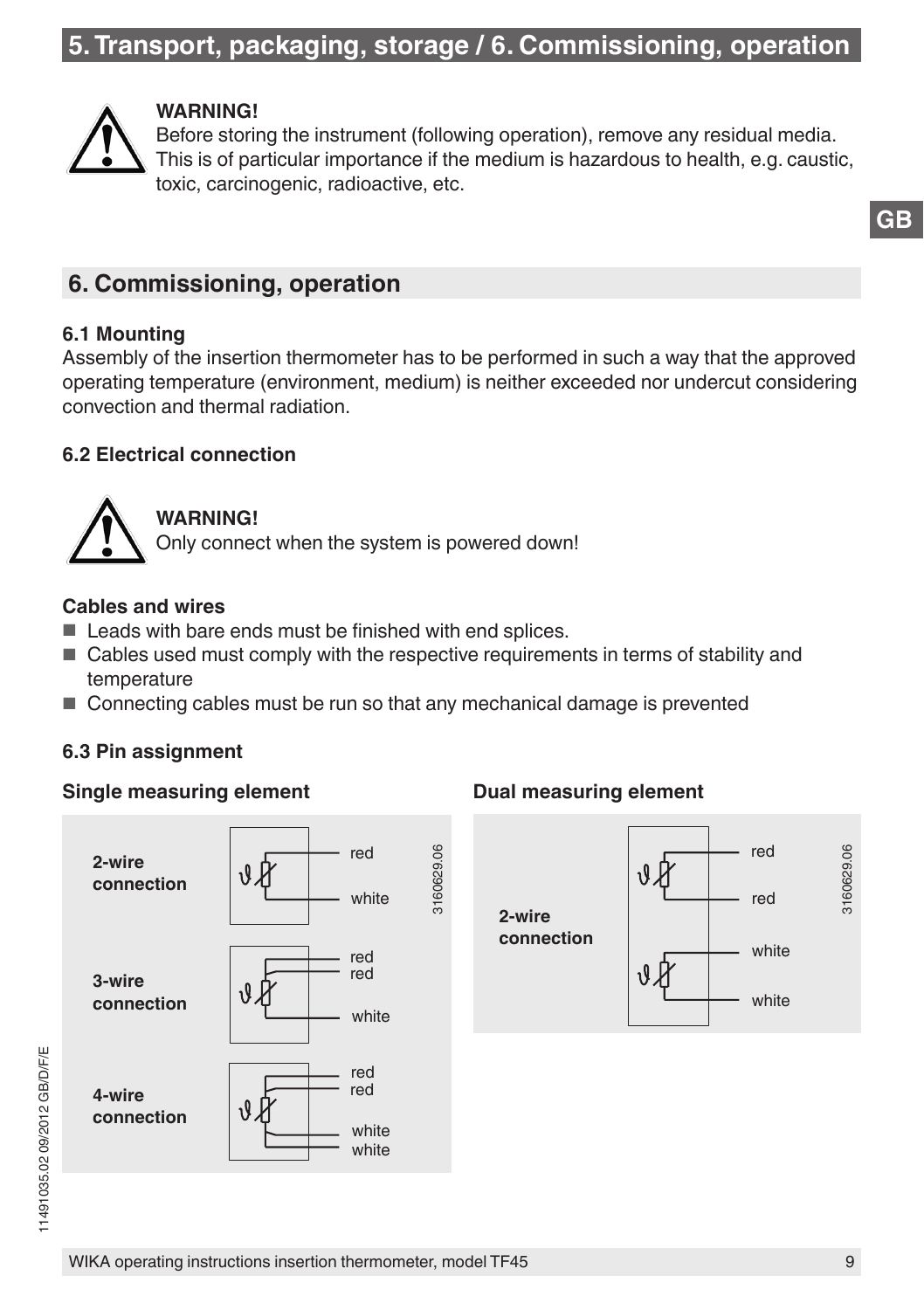# **7. Maintenance and cleaning**

#### **7.1 Maintenance**

The insertion thermometer is maintenance-free. Repairs must only be carried out by the manufacturer.

#### **7.2 Cleaning**



#### **CAUTION!**

- Prior to cleaning, switch off and disconnect the instrument from the voltage supply.
	- Clean the instrument with a moist cloth
	- Electrical connections must not come into contact with moisture.
	- Wash or clean the dismounted instrument before returning it, in order to protect persons and the environment from exposure to residual media.
	- Residual media in the dismounted instrument can result in a risk to persons, the environment and equipment.

Take sufficient precautionary measures.



For information on returning the instrument see chapter 8.2 "Return".

# **8. Dismounting, return and disposal**



#### **WARNING!**

Residual media in the dismounted instrument can result in a risk to persons, the environment and equipment.

Take sufficient precautionary measures.

#### **8.1 Dismounting**



#### **WARNING!**

Risk of burns! Let the instrument cool down sufficiently before dismounting! During dismounting there is a risk of dangerously hot pressure media escaping.

Only disconnect the insertion thermometer once the system has been depressurised!

#### **8.2 Return**



## **WARNING!**

#### **Strictly observe the following when shipping the instrument:** All instruments delivered to WIKA must be free from any kind of hazardous substances (acids, bases, solutions, etc.).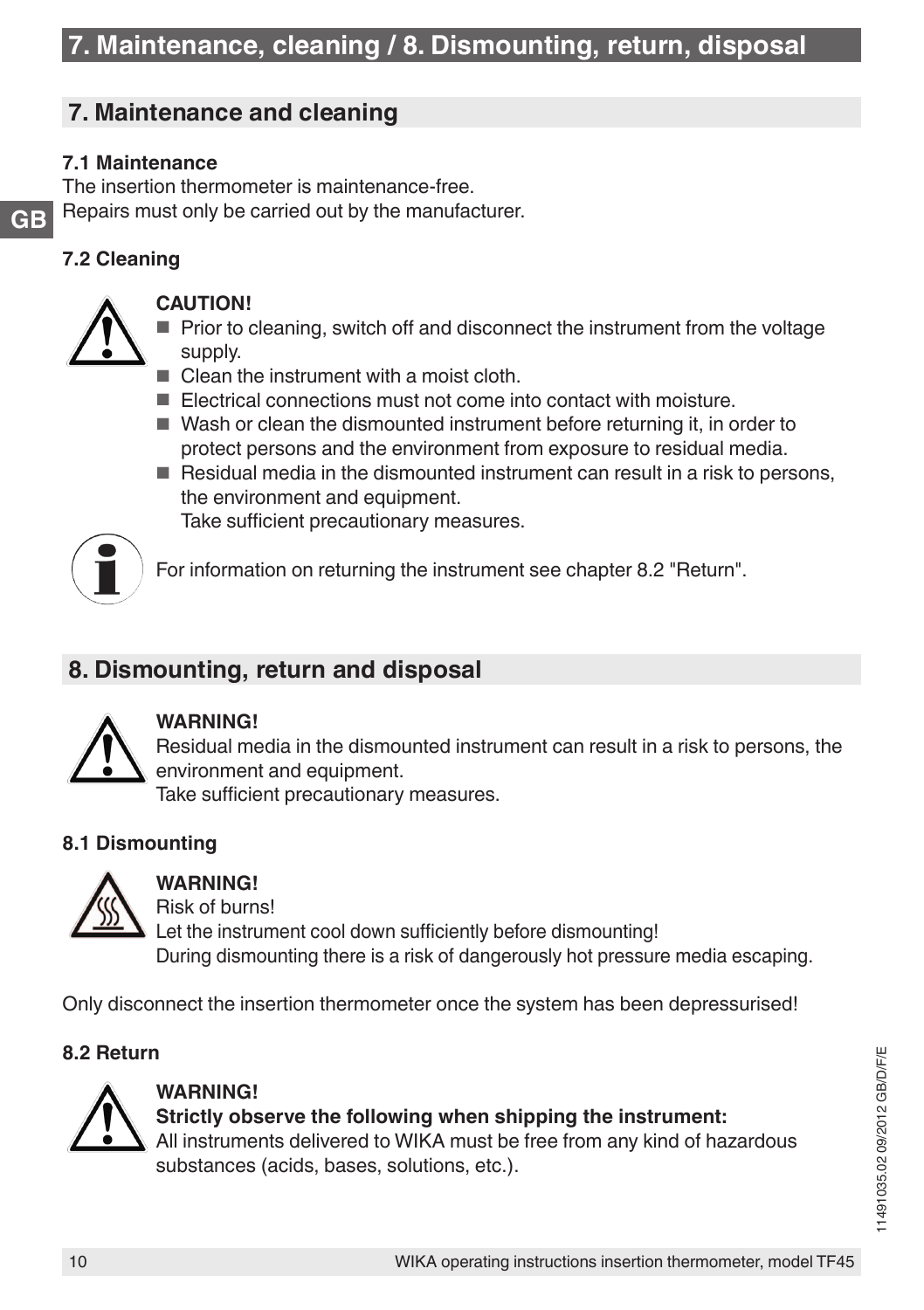# **8. Dismounting, return and disposal**

When returning the instrument, use the original packaging or a suitable transport package.

#### **To avoid damage:**

- 1. Wrap the instrument in an antistatic plastic film.
- 2. Place the instrument, along with shock-absorbent material, in the packaging. Place shock-absorbent material evenly on all sides of the transport packaging.
- 3. If possible, place a bag containing a desiccant inside the packaging.
- 4. Label the shipment as carriage of a highly sensitive measuring instrument.



Information on returns can be found under the heading "Service" on our local website.

#### **8.3 Disposal**

Incorrect disposal can put the environment at risk.

Dispose of instrument components and packaging materials in an environmentally compatible way and in accordance with the country-specific waste disposal regulations.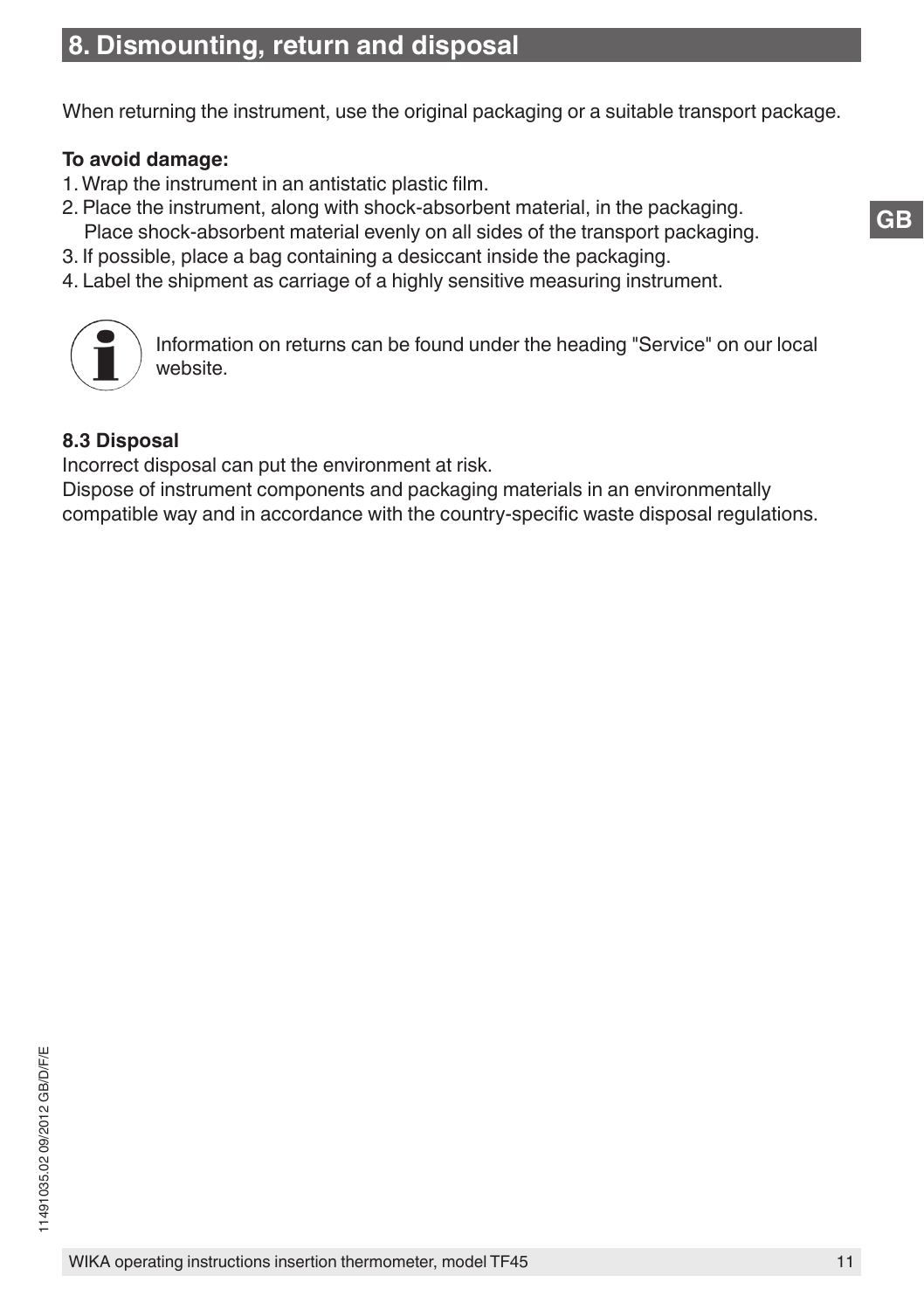**GB**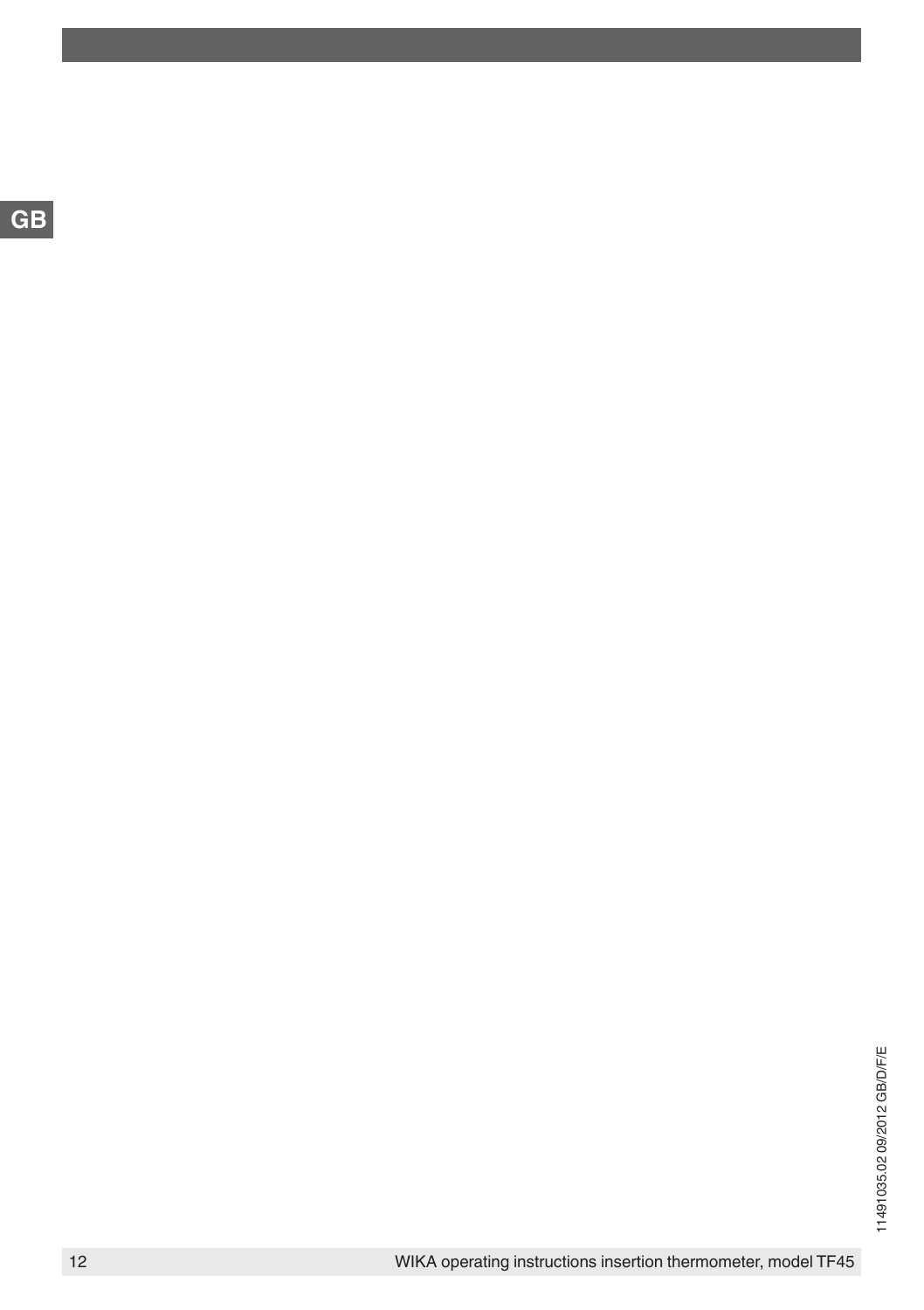# **Inhalt**

| 1.               | <b>Allgemeines</b>                    | 14 |
|------------------|---------------------------------------|----|
| 2.               | <b>Sicherheit</b>                     | 15 |
| 3.               | <b>Technische Daten</b>               | 17 |
| 4.               | <b>Aufbau und Funktion</b>            | 18 |
| 5.               | Transport, Verpackung und Lagerung    | 18 |
| 6.               | Inbetriebnahme, Betrieb               | 19 |
| $\overline{7}$ . | <b>Wartung und Reinigung</b>          | 20 |
| 8.               | Demontage, Rücksendung und Entsorgung | 20 |
|                  |                                       |    |

**D**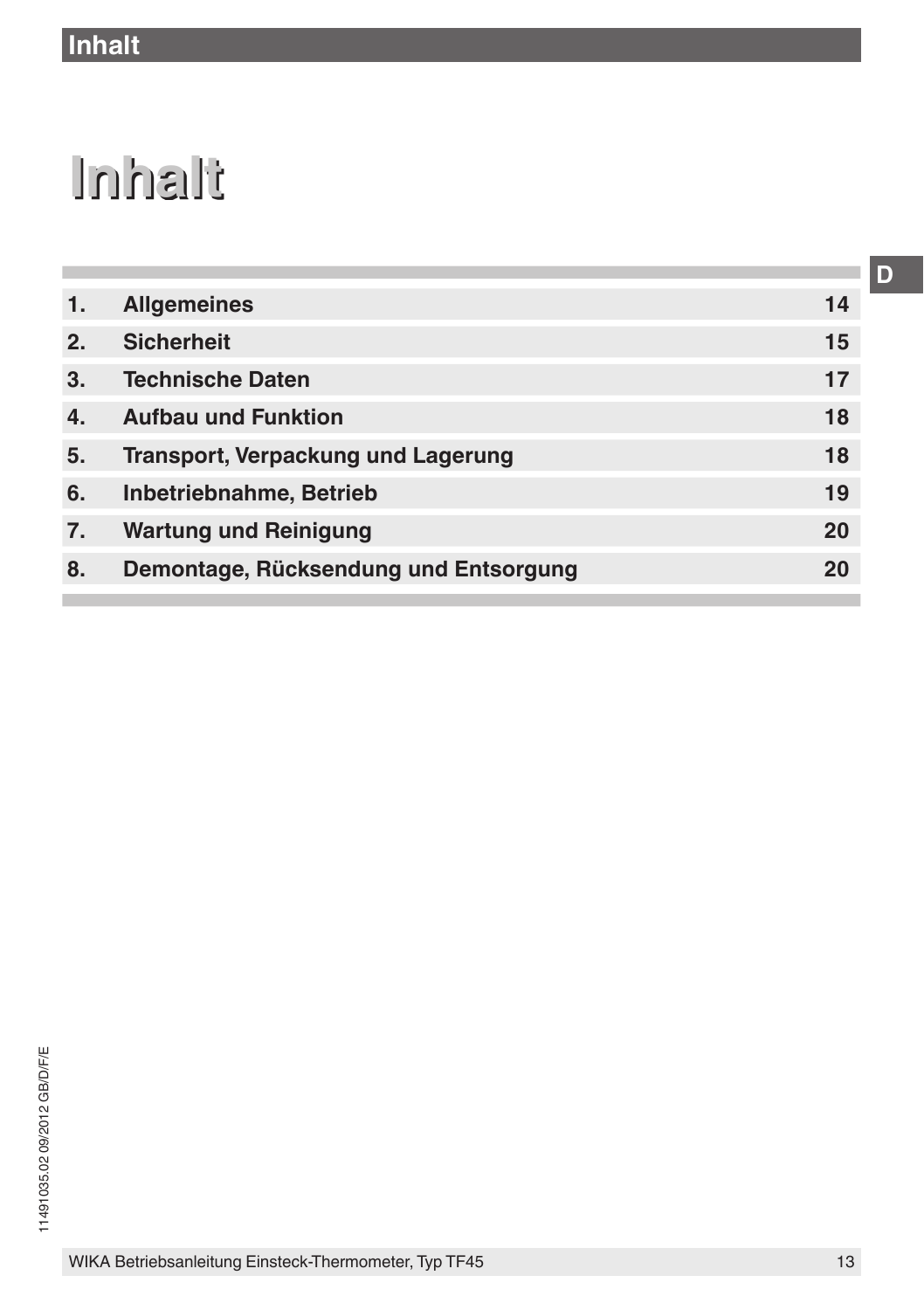# **1. Allgemeines**

- Das in der Betriebsanleitung beschriebene Einsteck-Thermometer wird nach dem aktuellen Stand der Technik konstruiert und gefertigt. Alle Komponenten unterliegen während der Fertigung strengen Qualitäts- und Umweltkriterien. Unsere Managementsysteme sind nach ISO 9001 und ISO 14001 zertifiziert.
- **D** Diese Betriebsanleitung gibt wichtige Hinweise zum Umgang mit dem Gerät. Voraussetzung für sicheres Arbeiten ist die Einhaltung aller angegebenen Sicherheitshinweise und Handlungsanweisungen.
	- Die für den Einsatzbereich des Gerätes geltenden örtlichen Unfallverhütungsvorschriften und allgemeinen Sicherheitsbestimmungen einhalten.
	- Die Betriebsanleitung ist Produktbestandteil und muss in unmittelbarer Nähe des Gerätes für das Fachpersonal jederzeit zugänglich aufbewahrt werden.
	- Das Fachpersonal muss die Betriebsanleitung vor Beginn aller Arbeiten sorgfältig durchgelesen und verstanden haben.
	- Die Haftung des Herstellers erlischt bei Schäden durch bestimmungswidrige Verwendung, Nichtbeachten dieser Betriebsanleitung, Einsatz ungenügend qualifizierten Fachpersonals sowie eigenmächtiger Veränderung am Gerät.
	- Es gelten die allgemeinen Geschäftsbedingungen in den Verkaufsunterlagen.
	- Technische Änderungen vorbehalten.
	- Weitere Informationen:

| - Internet-Adresse:       | www.wika.de / www.wika.com  |                      |  |
|---------------------------|-----------------------------|----------------------|--|
| - zugehöriges Datenblatt: | TE 67.15                    |                      |  |
| - Anwendungsberater:      | $(+49)$ 9372/132-0<br>Tel.: |                      |  |
|                           | Fax:                        | $(+49)$ 9372/132-406 |  |
|                           |                             | E-Mail: info@wika.de |  |

#### **Symbolerklärung**



#### **WARNUNG!**

… weist auf eine möglicherweise gefährliche Situation hin, die zum Tod oder zu schweren Verletzungen führen kann, wenn sie nicht gemieden wird.



#### **VORSICHT!**

… weist auf eine möglicherweise gefährliche Situation hin, die zu geringfügigen oder leichten Verletzungen bzw. Sach- und Umweltschäden führen kann, wenn sie nicht gemieden wird.



#### **Information**

… hebt nützliche Tipps und Empfehlungen sowie Informationen für einen effizienten und störungsfreien Betrieb hervor.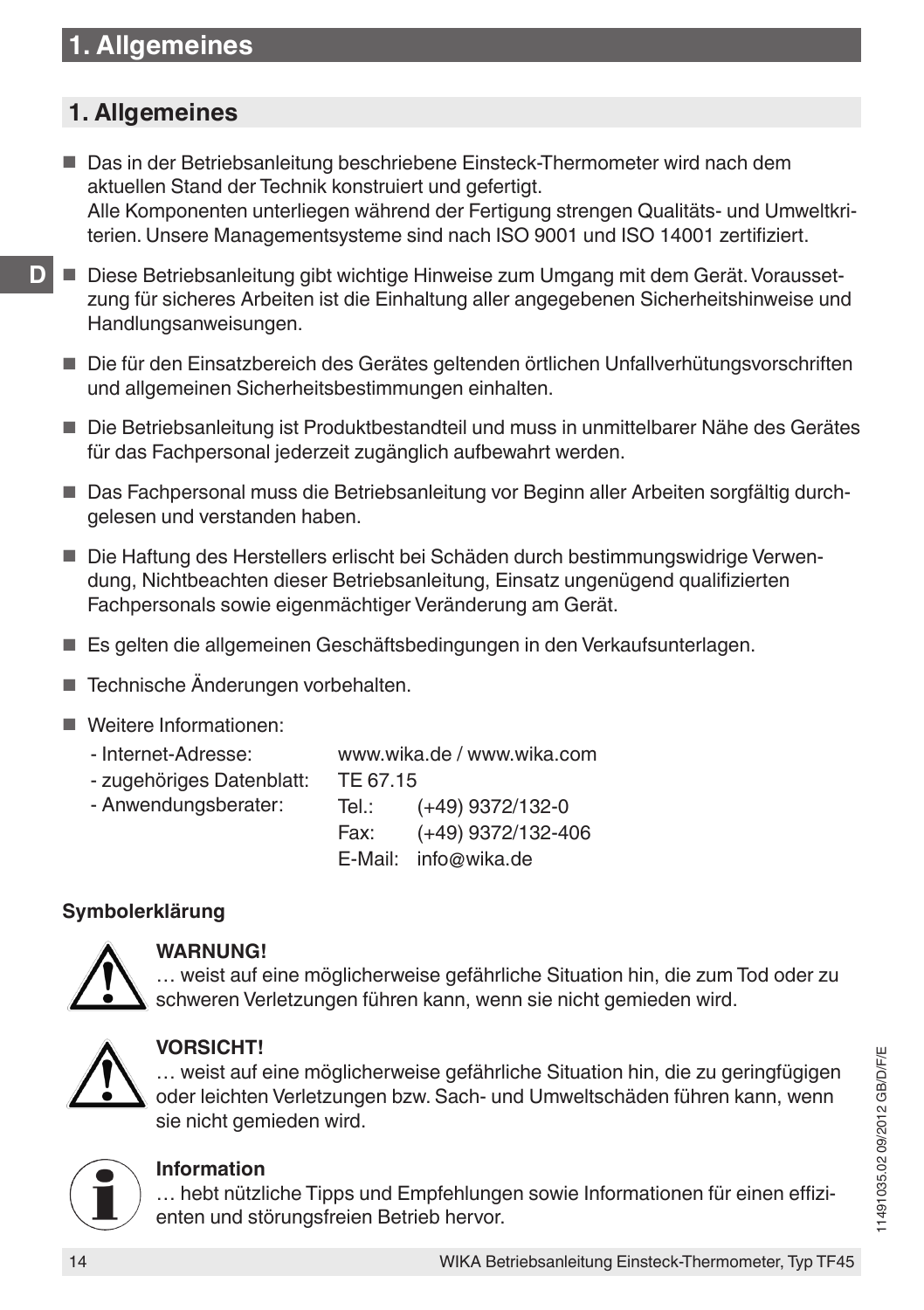# **1. Allgemeines / 2. Sicherheit**



#### **GEFAHR!**

…kennzeichnet Gefährdungen durch elektrischen Strom. Bei Nichtbeachtung der Sicherheitshinweise besteht die Gefahr schwerer oder tödlicher Verletzungen.



#### **WARNUNG!**

… weist auf eine möglicherweise gefährliche Situation hin, die durch heiße Oberflächen oder Flüssigkeiten zu Verbrennungen führen kann, wenn sie nicht gemieden wird.

# **2. Sicherheit**



#### **WARNUNG!**

Vor Montage, Inbetriebnahme und Betrieb sicherstellen, dass das richtige Thermometer hinsichtlich Messbereich, Ausführung und spezifischen Messbedingungen ausgewählt wurde.

Bei Nichtbeachten können schwere Körperverletzungen und/oder Sachschäden auftreten.



Weitere wichtige Sicherheitshinweise befinden sich in den einzelnen Kapiteln dieser Betriebsanleitung.

#### **2.1 Bestimmungsgemäße Verwendung**

Das Einsteck-Thermometer Typ TF45 dient zur Temperaturmessung in den verschiedensten Anwendungen.

Das Gerät ist ausschließlich für den hier beschriebenen bestimmungsgemäßen Verwendungszweck konzipiert und konstruiert und darf nur dementsprechend verwendet werden.

Die technischen Spezifikationen in dieser Betriebsanleitung sind einzuhalten. Eine unsachgemäße Handhabung oder ein Betreiben des Gerätes außerhalb der technischen Spezifikationen macht die sofortige Stilllegung und Überprüfung durch einen autorisierten WIKA-Servicemitarbeiter erforderlich.

Ansprüche jeglicher Art aufgrund von nicht bestimmungsgemäßer Verwendung sind ausgeschlossen.

#### **2.2 Personalqualifikation**



#### **WARNUNG! Verletzungsgefahr bei unzureichender Qualifikation!**

- Unsachgemäßer Umgang kann zu erheblichen Personen- und Sachschäden führen. ■ Die in dieser Betriebsanleitung beschriebenen Tätigkeiten nur durch Fachper
	- sonal nachfolgend beschriebener Qualifikation durchführen lassen.
- Unqualifiziertes Personal von den Gefahrenbereichen fernhalten.

11491035.02 09/2012 GB/D/F/E

11491035.02 09/2012 GB/D/F/E

**D**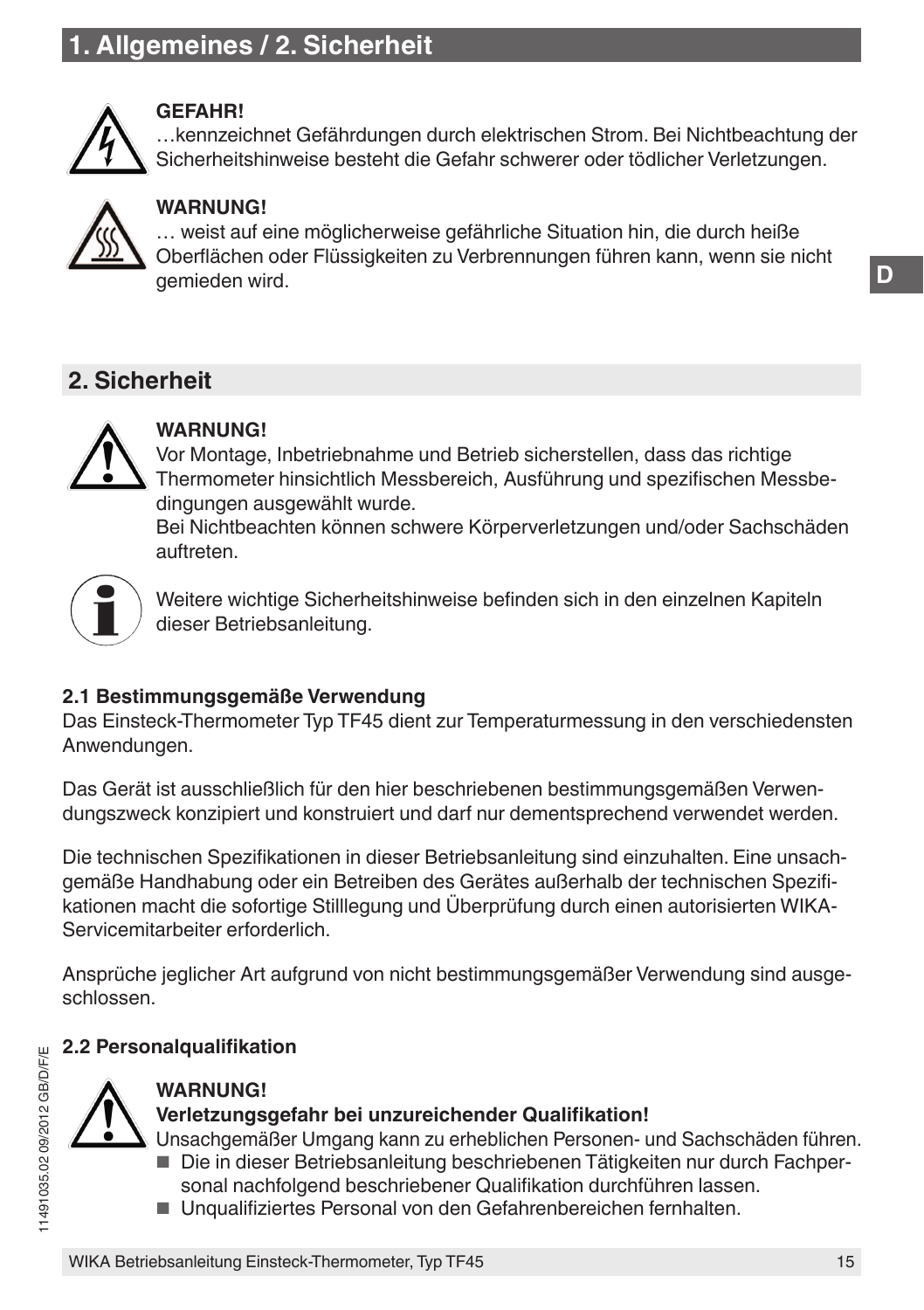# **2. Sicherheit**

#### **Fachpersonal**

Das Fachpersonal ist aufgrund seiner fachlichen Ausbildung, seiner Kenntnisse der Messund Regelungstechnik und seiner Erfahrungen sowie Kenntnis der landesspezifischen Vorschriften, geltenden Normen und Richtlinien in der Lage, die beschriebenen Arbeiten auszuführen und mögliche Gefahren selbstständig zu erkennen.

Spezielle Einsatzbedingungen verlangen weiteres entsprechendes Wissen, z. B. über agressive Medien.

#### **2.3 Besondere Gefahren**



#### **WARNUNG!**

Bei gefährlichen Messstoffen wie z. B. Sauerstoff, Acetylen, brennbaren oder giftigen Stoffen, sowie bei Kälteanlagen, Kompressoren etc. müssen über die gesamten allgemeinen Regeln hinaus die einschlägigen Vorschriften beachtet werden.



#### **WARNUNG!**

Schutz vor elektrostatischer Entladung (ESD) erforderlich! Die ordnungsgemäße Verwendung geerdeter Arbeitsflächen und persönlicher Armbänder ist bei Arbeiten mit offenen Schaltkreisen (Leiterplatten) erforderlich, um die Beschädigung empfindlicher elektronischer Bauteile durch elektrostatische

Entladung zu vermeiden.

Für ein sicheres Arbeiten am Gerät muss der Betreiber sicherstellen,

- dass eine entsprechende Erste-Hilfe-Ausrüstung vorhanden ist und bei Bedarf jederzeit Hilfe zur Stelle ist.
- dass das Bedienpersonal regelmäßig in allen zutreffenden Fragen von Arbeitssicherheit, Erste-Hilfe und Umweltschutz unterwiesen wird, sowie die Betriebsanleitung und insbesondere die darin enthaltenen Sicherheitshinweise kennt.



#### **GEFAHR!**

Lebensgefahr durch elektrischen Strom

Bei Berührung mit spannungsführenden Teilen besteht unmittelbare Lebensgefahr.

- Einbau und Montage des Gerätes dürfen nur durch Fachpersonal erfolgen.
- Bei Betrieb mit einem defekten Netzgerät (z. B. Kurzschluss von Netzspannung zur Ausgangsspannung) können am Einsteck-Thermometer lebensgefährliche Spannungen auftreten!



#### **WARNUNG!**

Messstoffreste im ausgebauten Gerät können zur Gefährdung von Personen, Umwelt und Einrichtung führen. Ausreichende Vorsichtsmaßnahmen ergreifen.

Dieses Gerät nicht in Sicherheits- oder in Not-Aus-Einrichtungen benutzen. Fehlerhafte Anwendungen des Gerätes können zu Verletzungen führen.

Am Gerät können im Fehlerfall aggressive Medien mit extremer Temperatur und unter hohem Druck oder Vakuum anliegen.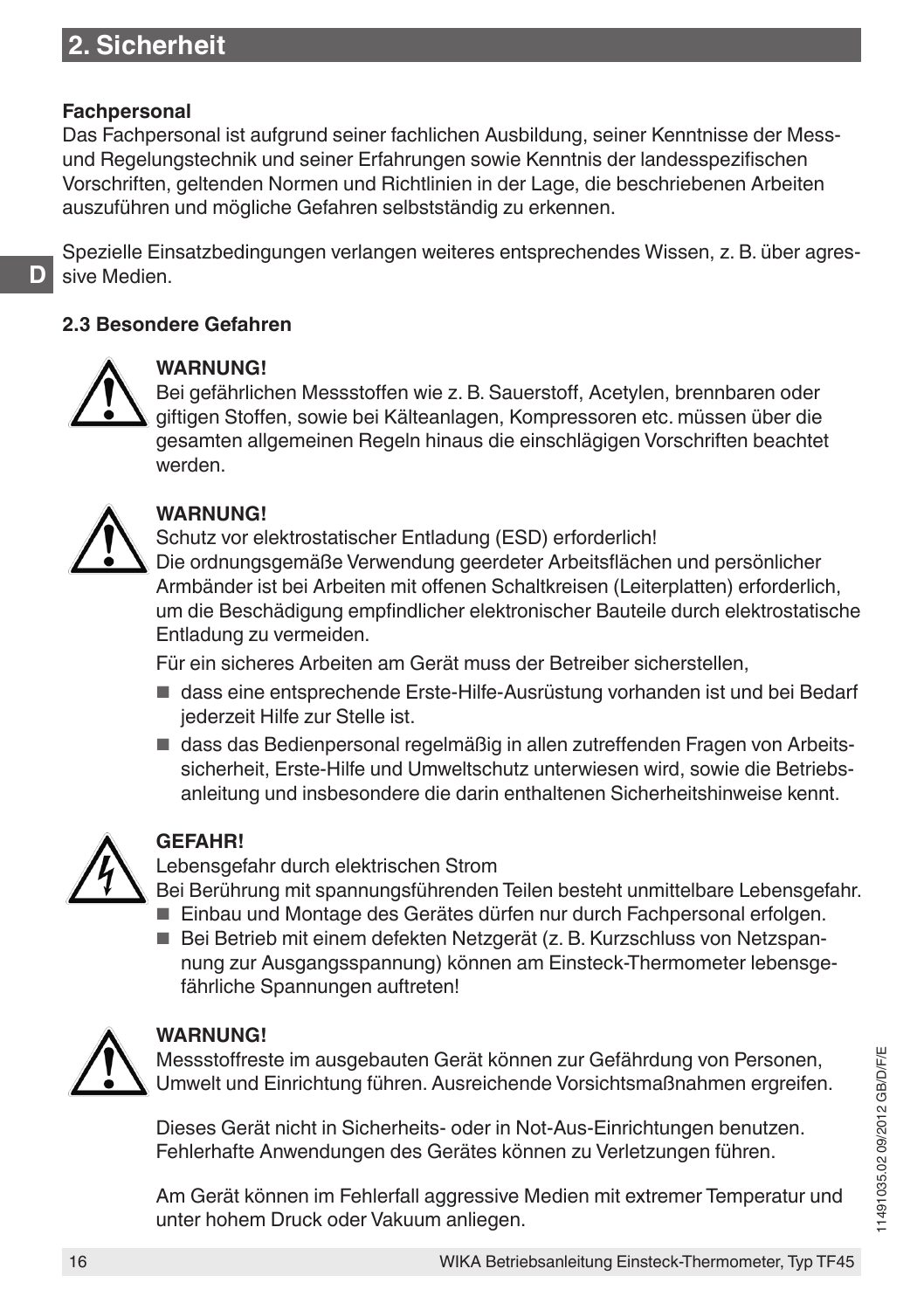# **3. Technische Daten**

#### **Temperaturbereiche**

■ Mediumstemperatur (Messbereich)

Der Messbereich hängt im Wesentlichen vom Isolationsmaterial der Anschlussleitung und vom Messelement ab:

| <b>Isolationsmaterial der Anschlussleitung</b> | Messbereich  |  |
|------------------------------------------------|--------------|--|
| <b>PVC</b>                                     | $-20+105$ °C |  |
| <b>Silikon</b>                                 | $-50+200$ °C |  |
| <b>PTFE</b>                                    | $-50+260$ °C |  |

| l Messelement | Messbereich  |
|---------------|--------------|
| <b>NTC</b>    | $-30+130$ °C |
| Pt100         | $-50+400$ °C |
| Pt1000        | $-50+400$ °C |
| Ni1000        | $-50+250$ °C |
| <b>KTY</b>    | $-50+150$ °C |

#### ■ Umgebungstemperatur

Die max. zulässige Umgebungstemperatur ist abhängig vom Isolationsmaterial der Anschlussleitung

■ Lagertemperatur  $-40$   $+85$  °C Messgeräte vor Feuchtigkeit und Staub schützen!

#### **Vibrationsfestigkeit**

Je nach Medium, Temperatur und Einbaulänge beträgt die Vibrationsfestigkeit nach DIN EN 60751 bis zu 6 g.

#### **Schockfestigkeit**

bis 100 g, je nach Einbaulage, Medium und Temperatur

#### **Elektrischer Anschluss**

- Blanke Anschlussdrähte
- Aderendhülsen
- Steckverbinder nach Angabe

#### **Schutzart**

IP 65

Weitere technische Daten siehe WIKA-Datenblatt TE 67.15 und Bestellunterlagen.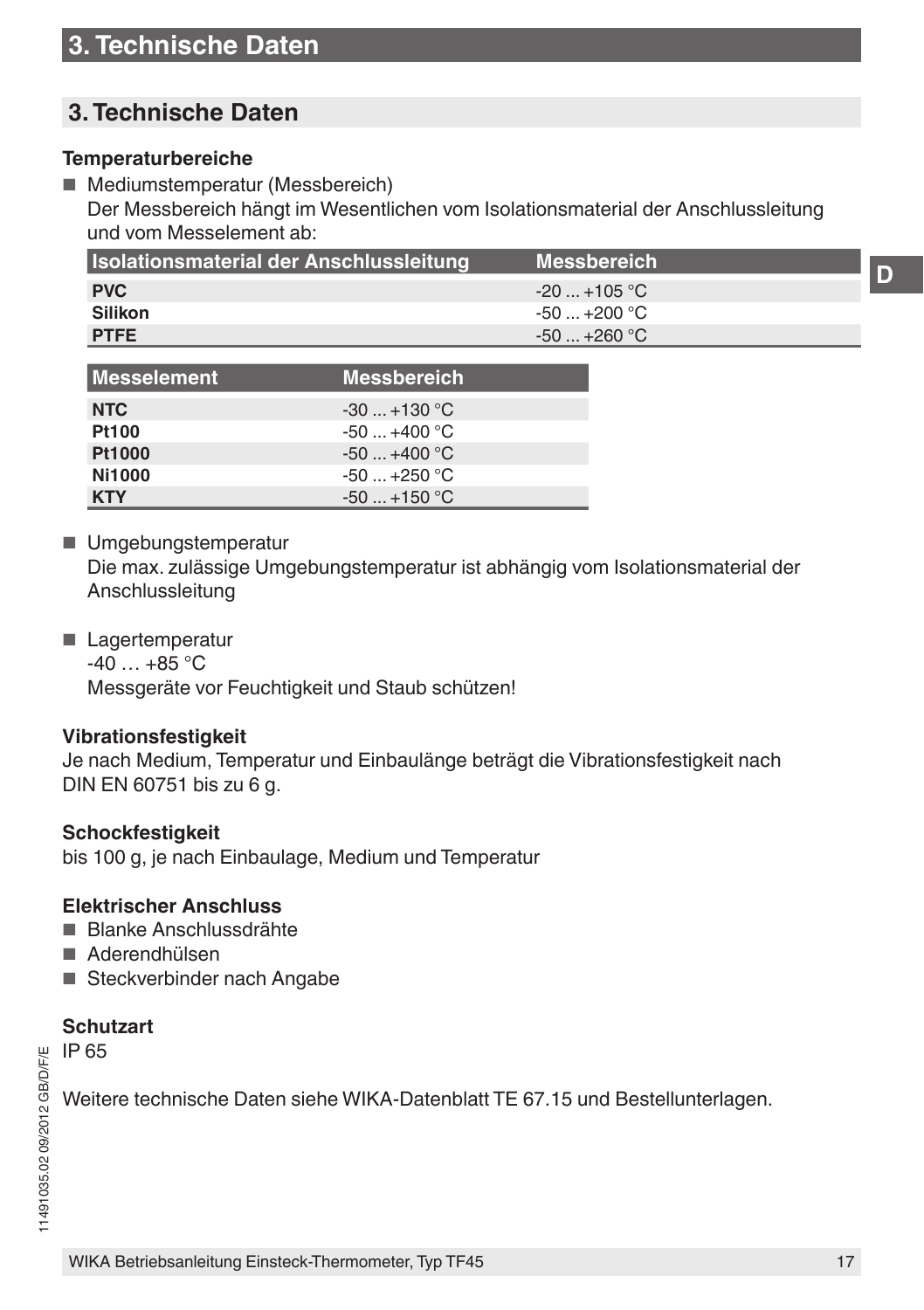# **4. Aufbau und Funktion**

#### **4.1 Beschreibung**

Das Einsteck-Thermometer Typ TF45 besteht aus einem Schutzrohr mit eingebautem Messelement sowie einer fest montierten Anschlussleitung. Das Einsteck-Thermometer kann direkt in den Prozess oder in ein Schutzrohr eingebaut werden.

**D**

Alle elektrischen Bauteile sind gegen Spritzwasser geschützt. Die elektrische Kontaktierung erfolgt über die Anschlussleitung.

#### **4.2 Lieferumfang**

Lieferumfang mit dem Lieferschein abgleichen.

# **5. Transport, Verpackung und Lagerung**

#### **5.1 Transport**

Gerät auf eventuell vorhandene Transportschäden untersuchen. Offensichtliche Schäden unverzüglich mitteilen.

#### **5.2 Verpackung**

Verpackung erst unmittelbar vor der Montage entfernen. Die Verpackung aufbewahren, denn diese bietet bei einem Transport einen optimalen Schutz (z. B. wechselnder Einbauort, Reparatursendung).

#### **5.3 Lagerung**

#### **Zulässige Bedingungen am Lagerort:**

- Lagertemperatur: -40 ... +85 °C
- Feuchtigkeit: 35 ... 85 % relative Feuchte (keine Betauung)

#### **Vermeidung folgender Einflüsse:**

- Direktes Sonnenlicht oder Nähe zu heißen Gegenständen
- Mechanische Vibration, mechanischer Schock (hartes Aufstellen)
- Ruß, Dampf, Staub und korrosive Gase
- Explosionsgefährdete Umgebung, entzündliche Atmosphären

Das Gerät in der Originalverpackung an einem Ort, der die oben gelisteten Bedingungen erfüllt, lagern. Wenn die Originalverpackung nicht vorhanden ist, dann das Thermometer wie folgt verpacken und lagern:

- 1. Das Gerät in eine antistatische Plastikfolie einhüllen.
- 2. Das Gerät mit dem Dämmmaterial in der Verpackung platzieren.
- 3. Bei längerer Einlagerung (mehr als 30 Tage) einen Beutel mit Trocknungsmittel der Verpackung beilegen.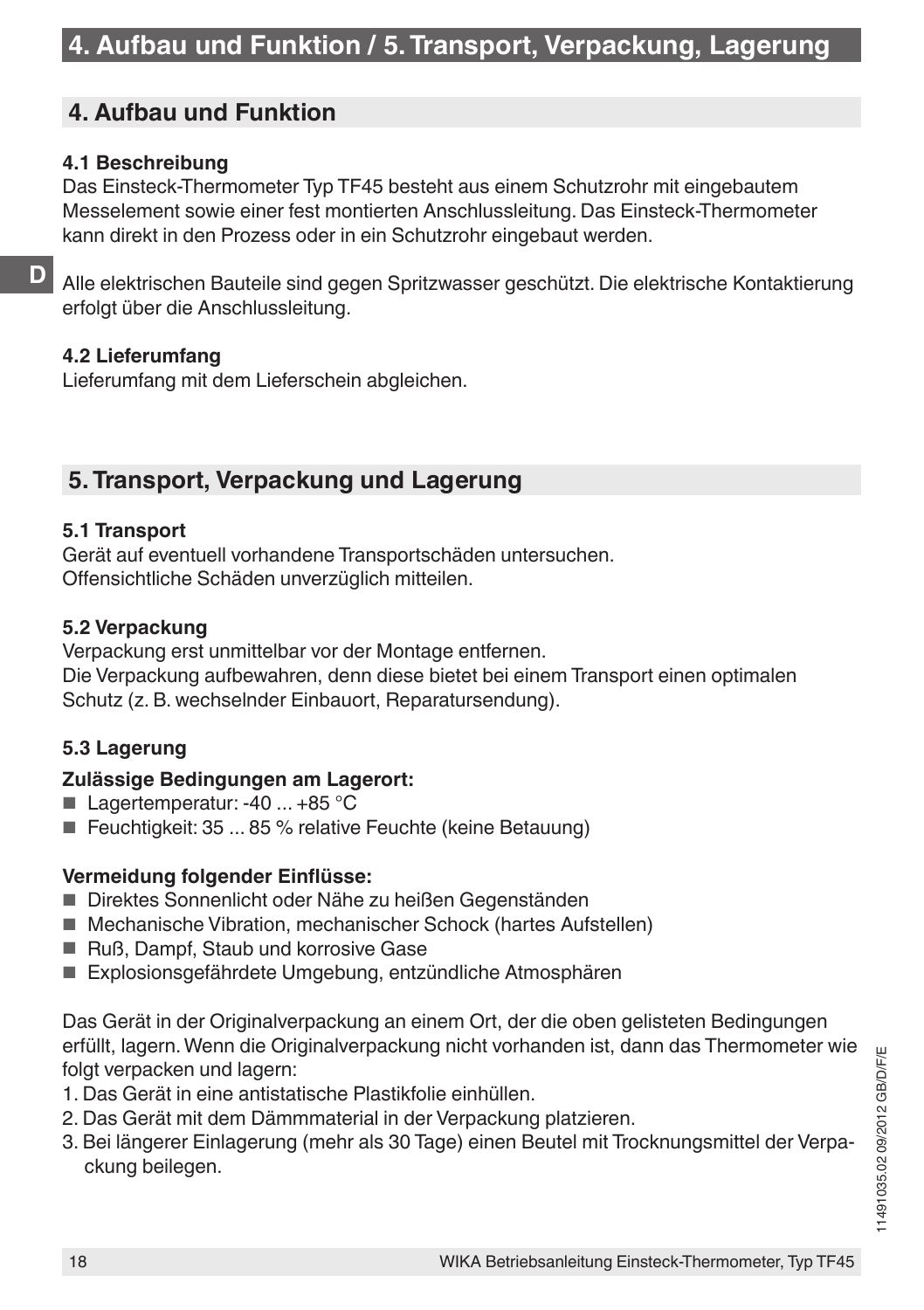# **5. Transport, Verpackung ... / 6. Inbetriebnahme, Betrieb**



#### **WARNUNG!**

Vor der Einlagerung des Gerätes (nach Betrieb) alle anhaftenden Messstoffreste entfernen. Dies ist besonders wichtig, wenn der Messstoff gesundheitsgefährdend ist, wie z. B. ätzend, giftig, krebserregend, radioaktiv, usw.

## **6. Inbetriebnahme, Betrieb**

#### **6.1 Montage**

Die Montage des Einsteck-Thermometers so ausführen, dass die zulässige Betriebstemperatur (Umgebung, Messstoff) auch unter Berücksichtigung von Konvektion und Wärmestrahlung weder unter- noch überschritten wird.

#### **6.2 Elektrischer Anschluss**



#### **WARNUNG!**

Nur im spannungslosen Zustand anschließen!

#### **Kabel und Leitungen**

- Feindrähtige Leiter mit Aderendhülsen versehen.
- Verwendete Kabel müssen die jeweiligen Anforderungen bezüglich Festigkeit und Temperatur erfüllen
- Anschlusskabel so verlegen, dass mechanische Beschädigungen ausgeschlossen werden

#### **6.3 Anschlussbelegung**



#### **Einfachmesselement Doppelmesselement**

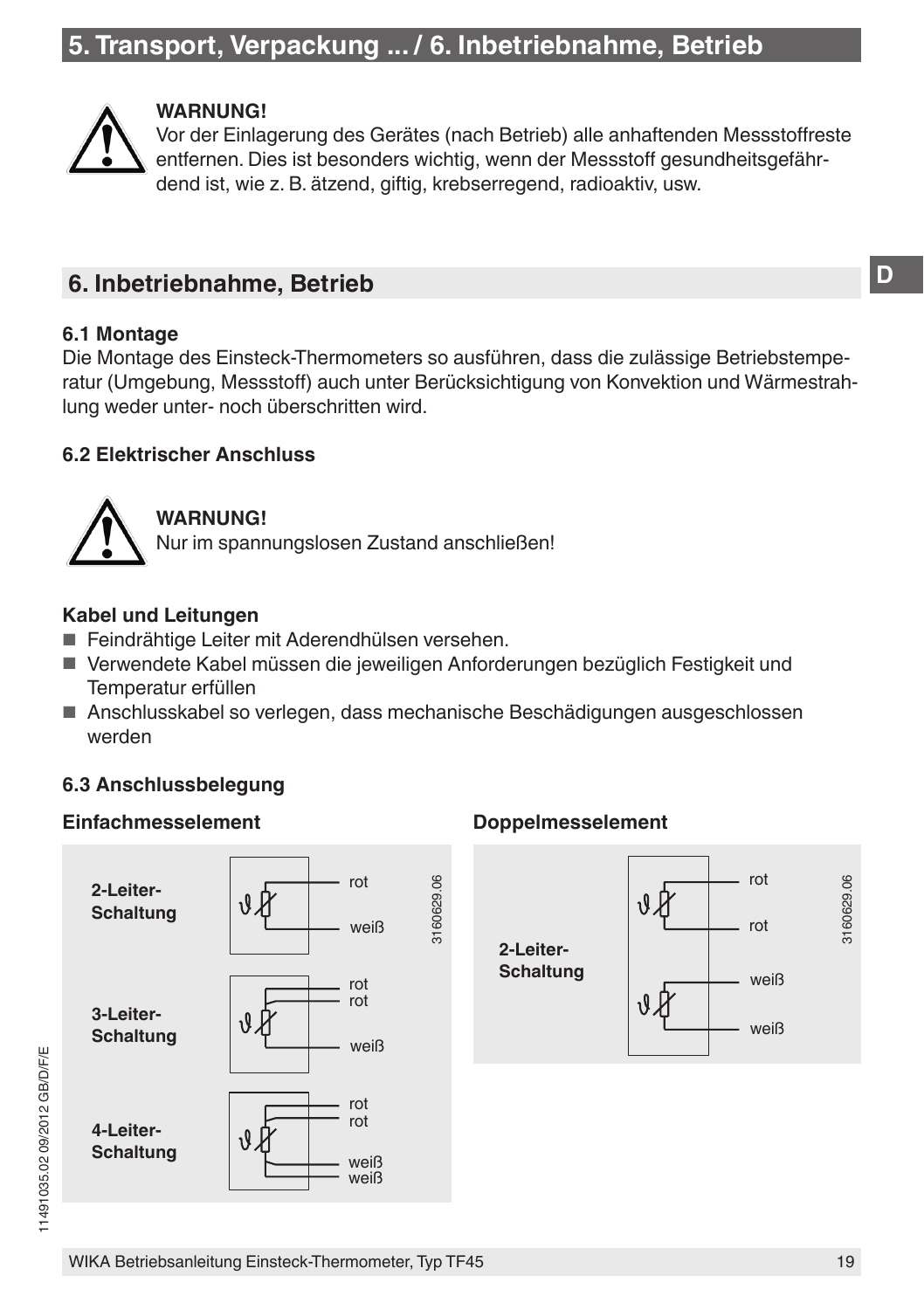# **7. Wartung und Reinigung**

#### **7.1 Wartung**

Das Einsteck-Thermometer ist wartungsfrei. Reparaturen sind ausschließlich vom Hersteller durchzuführen.

#### **7.2 Reinigung**



#### **VORSICHT!**

- Vor der Reinigung das Gerät ausschalten und ordnungsgemäß von der Spannungsversorgung trennen.
- Das Gerät mit einem feuchten Tuch reinigen.
- Elektrische Anschlüsse nicht mit Feuchtigkeit in Berührung bringen.
- Ausgebautes Gerät vor der Rücksendung spülen bzw. säubern, um Personen und Umwelt vor Gefährdung durch anhaftende Messstoffreste zu schützen.
- Messstoffreste im ausgebauten Gerät können zur Gefährdung von Personen, Umwelt und Einrichtung führen.

Ausreichende Vorsichtsmaßnahmen ergreifen.



Hinweise zur Rücksendung des Gerätes siehe Kapitel 8.2 "Rücksendung".

# **8. Demontage, Rücksendung und Entsorgung**



#### **WARNUNG!**

Messstoffreste im ausgebauten Gerät können zur Gefährdung von Personen, Umwelt und Einrichtung führen. Ausreichende Vorsichtsmaßnahmen ergreifen.

# **8.1 Demontage**



#### **WARNUNG!**

Verbrennungsgefahr! Vor dem Ausbau das Gerät ausreichend abkühlen lassen! Beim Ausbau besteht Gefahr durch austretende, gefährlich heiße Messstoffe.

Einsteck-Thermometer nur im drucklosen Zustand demontieren!

## **8.2 Rücksendung**



#### **WARNUNG!**

#### **Beim Versand des Gerätes unbedingt beachten:**

Alle an WIKA gelieferten Geräte müssen frei von Gefahrstoffen (Säuren, Laugen, Lösungen, etc.) sein.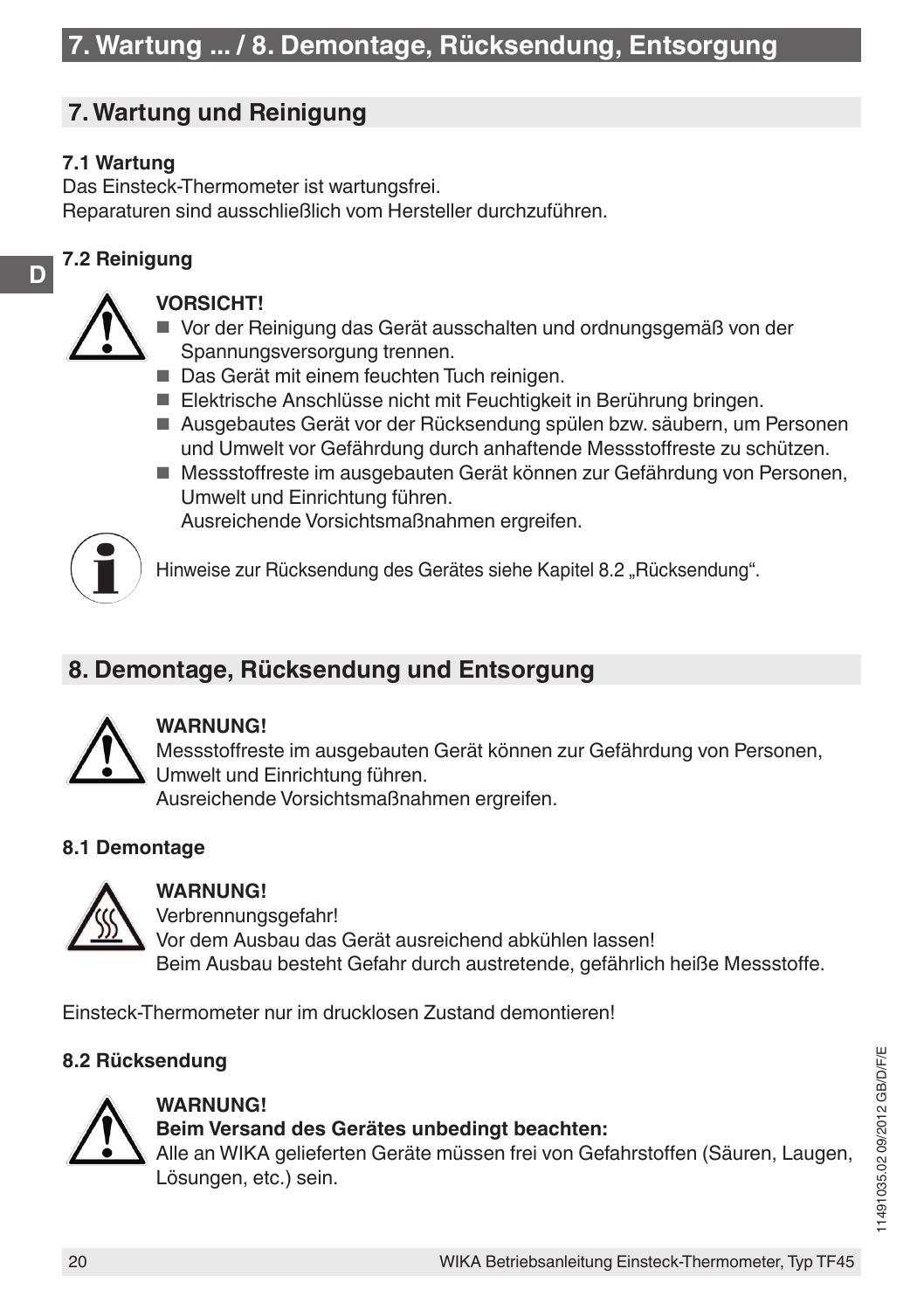Zur Rücksendung des Gerätes die Originalverpackung oder eine geeignete Transportverpackung verwenden.

#### **Um Schäden zu vermeiden:**

- 1. Das Gerät in eine antistatische Plastikfolie einhüllen.
- 2. Das Gerät mit dem Dämmmaterial in der Verpackung platzieren. Zu allen Seiten der Transportverpackung gleichmäßig dämmen.
- 3. Wenn möglich einen Beutel mit Trocknungsmittel der Verpackung beifügen.
- 4. Sendung als Transport eines hochempfindlichen Messgerätes kennzeichnen.



Hinweise zur Rücksendung befinden sich in der Rubrik "Service" auf unserer lokalen Internetseite

#### **8.3 Entsorgung**

Durch falsche Entsorgung können Gefahren für die Umwelt entstehen.

Gerätekomponenten und Verpackungsmaterialien entsprechend den landesspezifischen Abfallbehandlungs- und Entsorgungsvorschriften umweltgerecht entsorgen.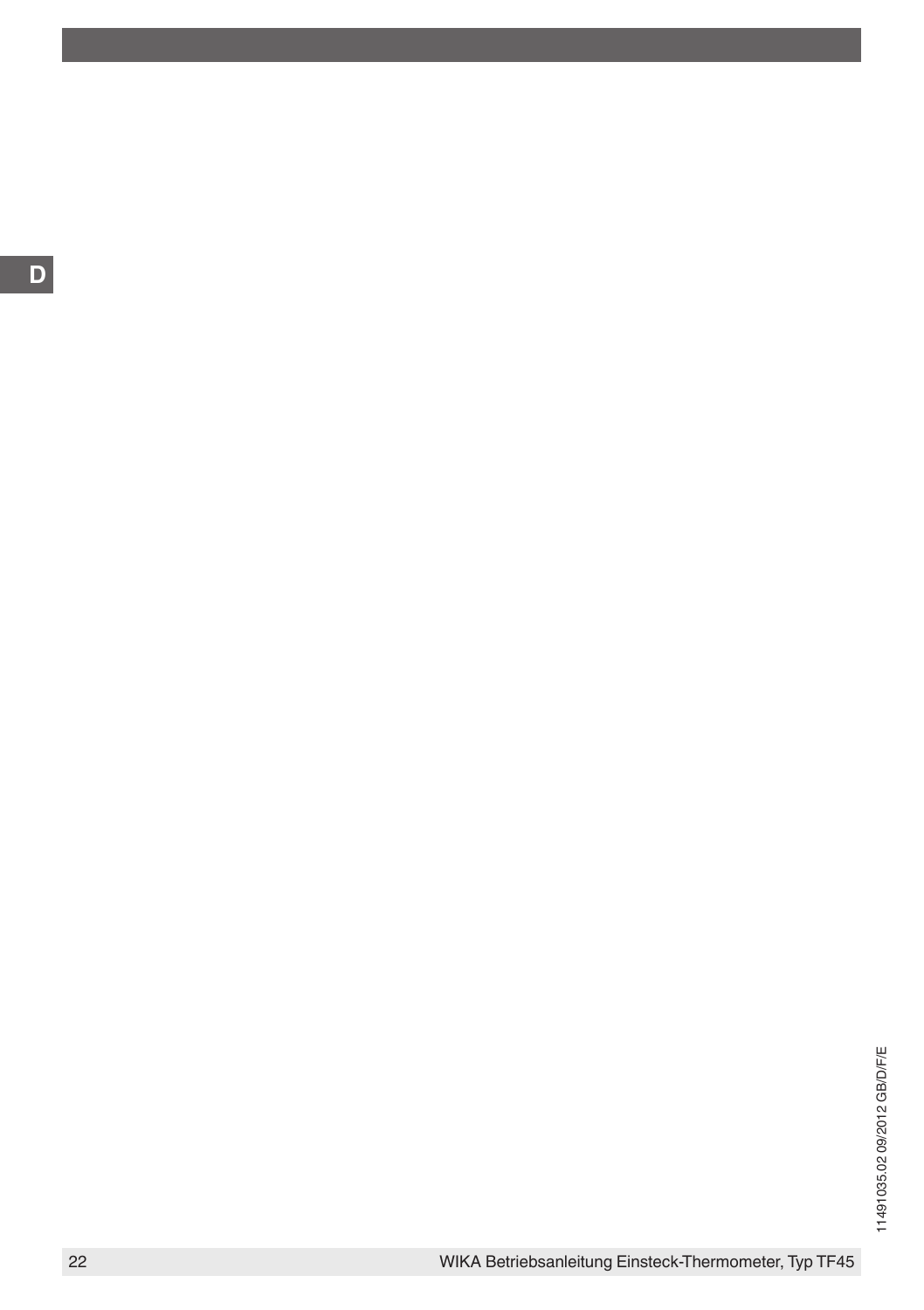# **Sommaire**

| 1. | <b>Généralités</b>                 | 24 |
|----|------------------------------------|----|
| 2. | <b>Sécurité</b>                    | 25 |
| 3. | <b>Particularités</b>              | 27 |
| 4. | <b>Conception et fonction</b>      | 28 |
| 5. | Transport, emballage et stockage   | 28 |
| 6. | Mise en service, exploitation      | 29 |
| 7. | <b>Entretien et nettovage</b>      | 30 |
| 8. | Démontage, retour et mise au rebut | 31 |
|    |                                    |    |

**F**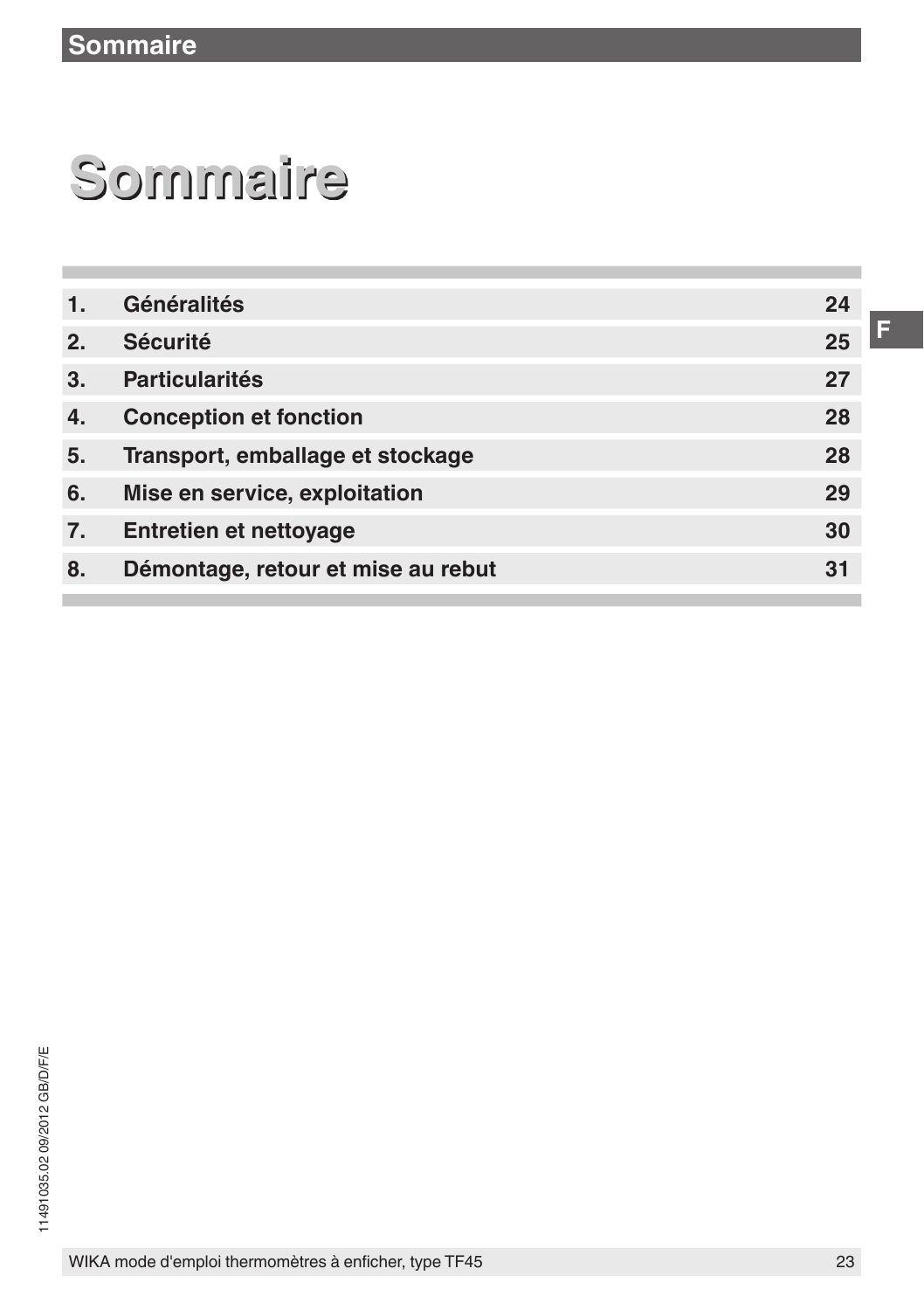# **1. Généralités**

**F**

- La sonde à résistance décrite dans le mode d'emploi est conçue et fabriquée selon les dernières technologies en vigueur. Tous les composants sont soumis à des critères de qualité et d'environnement stricts durant la fabrication. Nos systèmes de gestion sont certifiés selon ISO 9001 et ISO 14001.
- Ce mode d'emploi donne des indications importantes concernant l'utilisation de l'instrument. Il est possible de travailler en toute sécurité avec ce produit en respectant toutes les consignes de sécurité et d'utilisation.
- Respecter les prescriptions locales de prévention contre les accidents et les prescriptions générales de sécurité en vigueur pour le domaine d'application de l'instrument.
- Le mode d'emploi fait partie du produit et doit être conservé à proximité immédiate de l'instrument et être accessible à tout moment pour le personnel qualifié.
- Le personnel qualifié doit, avant de commencer toute opération, avoir lu soigneusement et compris le mode d'emploi.
- La responsabilité du fabricant n'est pas engagée en cas de dommages provoqués par une utilisation non conforme à l'usage prévu, de non respect de ce mode d'emploi, d'utilisation de personnel peu qualifié de même qu'en cas de modifications de l'instrument effectuées par l'utilisateur.
- Les conditions générales de vente mentionnées dans les documents de vente s'appliquent.
- Sous réserve de modifications techniques.
- Pour obtenir d'autres informations ·

| - Consulter notre site internet :  | www.wika.fr |                      |
|------------------------------------|-------------|----------------------|
| - Fiche technique correspondante : | TE 67.15    |                      |
| - Conseiller applications :        | Tel. :      | $(+33)$ 1 343084-84  |
|                                    | Fax :       | $(+33)$ 1 343084-94  |
|                                    |             | E-Mail: info@wika.fr |
|                                    |             |                      |

#### **Explication des symboles**



#### **AVERTISSEMENT !**

… indique une situation présentant des risques susceptibles de provoquer la mort ou des blessures graves si elle n'est pas évitée.



#### **ATTENTION !**

… indique une situation potentiellement dangereuse et susceptible de provoquer de légères blessures ou des dommages matériels et pour l'environnement si elle n'est pas évitée.



#### **Information**

… met en exergue les conseils et recommandations utiles de même que les informations permettant d'assurer un fonctionnement efficace et normal.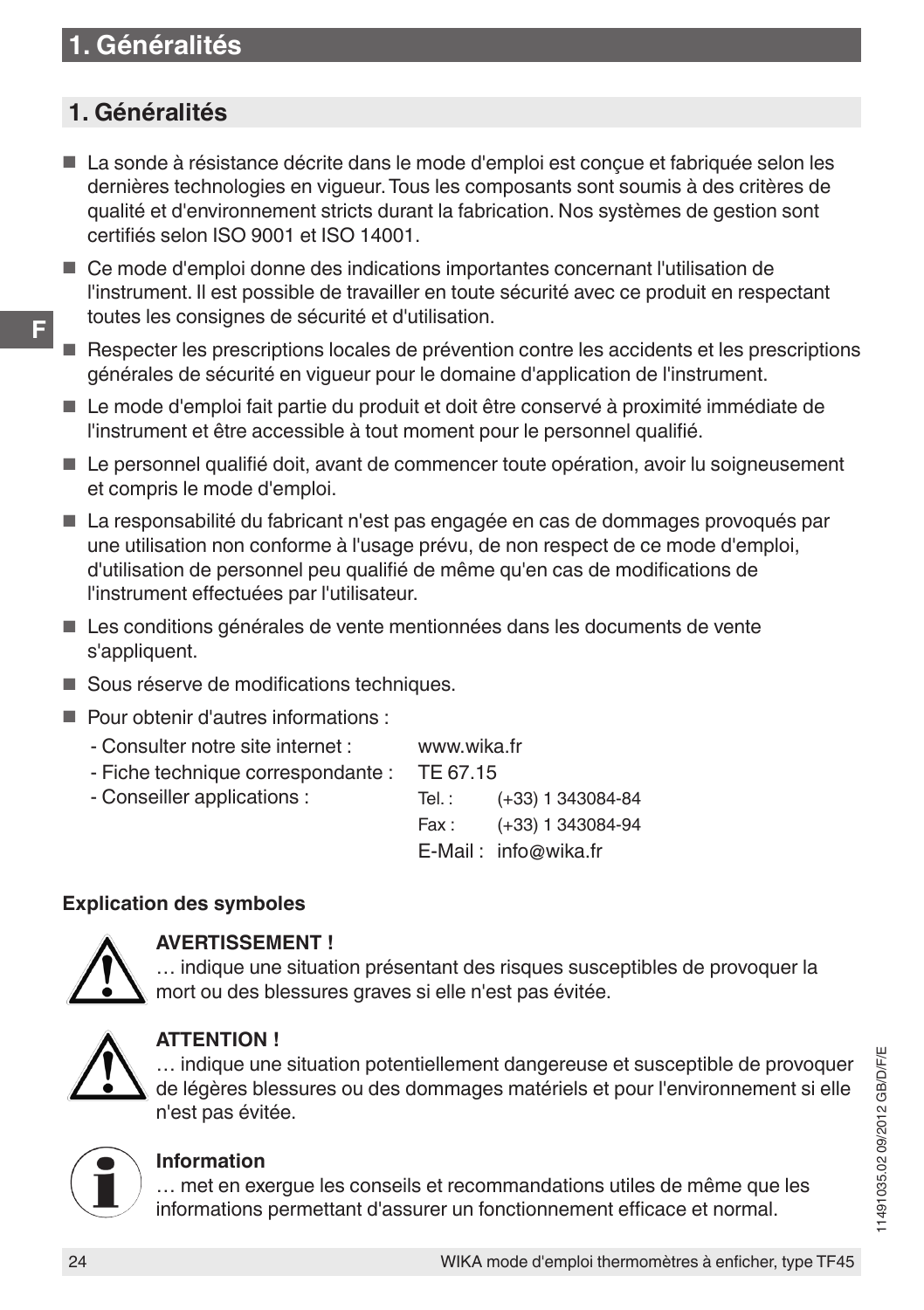# **1. Généralités / 2. Sécurité**



#### **DANGER !**

… indique les dangers liés au courant électrique. Danger de blessures graves ou mortelles en cas de non respect des consignes de sécurité.



#### **AVERTISSEMENT !**

… indique une situation présentant des risques susceptibles de provoquer des brûlures dues à des surfaces ou liquides chauds si elle n'est pas évitée.

# **2. Sécurité**



#### **AVERTISSEMENT !**

Avant le montage, la mise en service et le fonctionnement, s'assurer que le thermomètre a été choisi de façon adéquate, en ce qui concerne l'étendue de mesure, la version et les conditions de mesure spécifiques. Un non-respect de cette consigne peut entraîner des blessures corporelles graves et/ou des dégâts matériels.



Vous trouverez d'autres consignes de sécurité dans les sections individuelles du présent mode d'emploi.

#### **2.1 Utilisation conforme à l'usage prévu**

La sonde de température de type TR45 est conçue pour la mesure de température dans le cadre d'applications sanitaires les plus diverses.

L'instrument est conçu et construit exclusivement pour une utilisation conforme à l'usage prévu décrit ici et ne doit être utilisé qu'en conséquence.

Les spécifications techniques mentionnées dans ce mode d'emploi doivent être respectées. En cas d'utilisation inadéquate ou de fonctionnement de l'instrument en dehors des spécifications techniques, un arrêt et contrôle doivent être immédiatement effectués par un collaborateur autorisé du service de WIKA.

Aucune réclamation ne peut être recevable en cas d'utilisation non conforme à l'usage prévu.

#### **2.2 Qualification du personnel**



11491035.02 09/2012 GB/D/F/E

11491035.02 09/2012 GB/D/F/E

#### **AVERTISSEMENT !**

#### **Danger de blessure en cas de qualification insuffisante !**

Une utilisation non conforme peut entraîner d'importants dommages corporels et matériels.

- Les opérations décrites dans ce mode d'emploi ne doivent être effectuées que par un personnel ayant la qualification décrite ci-après.
- Tenir le personnel non qualifié à lécart des zones dangereuses.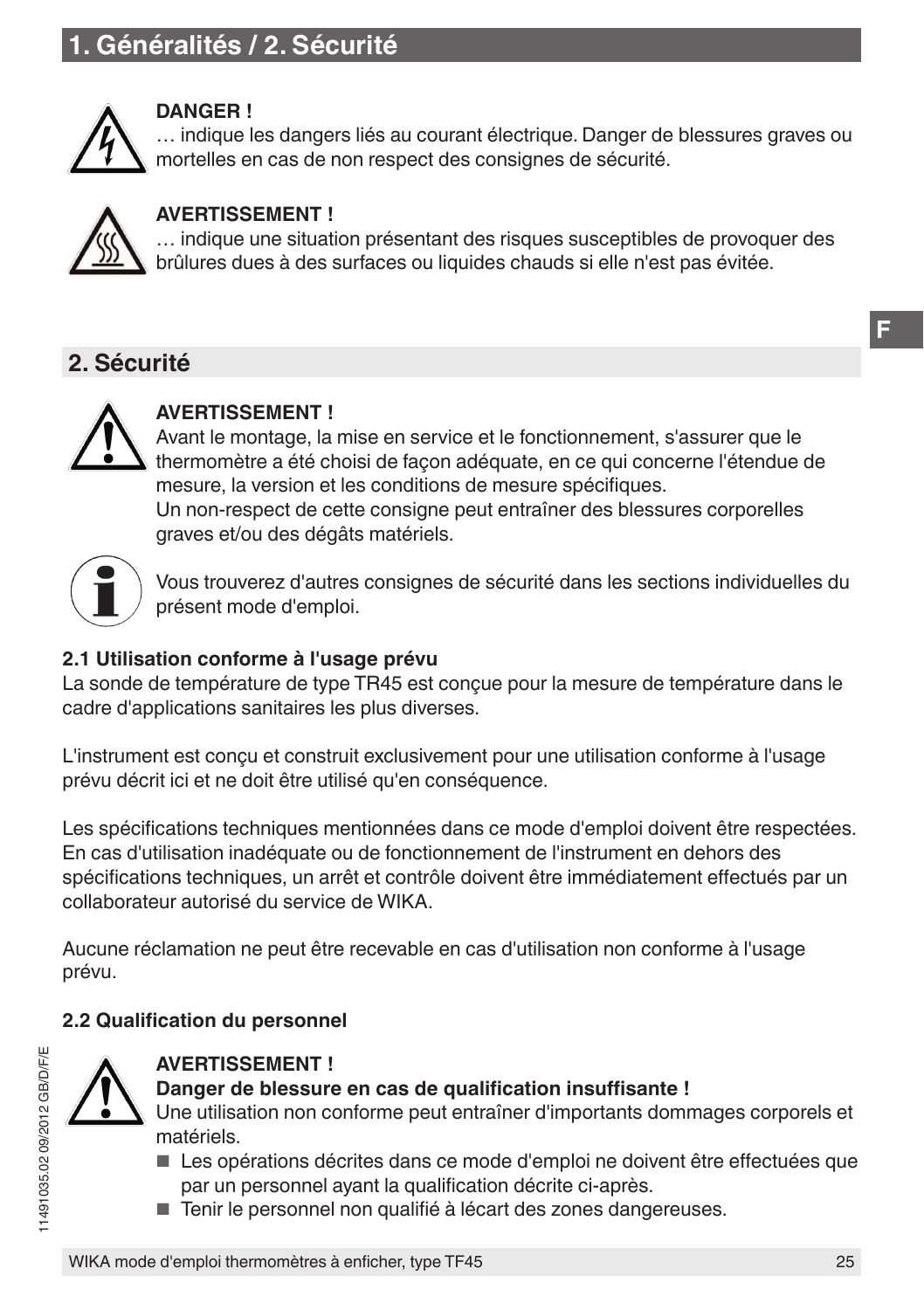#### **Personnel qualifié**

Le personnel qualifié est, en raison de sa formation spécialisée, de ses connaissances dans le domaine de la technique de mesure et de régulation et de ses expériences de même que de sa connaissance des prescriptions nationales, des normes et directives en vigueur, en mesure d'effectuer les travaux décrits et de reconnaître automatiquement les dangers potentiels.

Les conditions d'utilisation spéciales exigent également une connaissance adéquate par exemple des liquides agressifs.

#### **2.3 Dangers particuliers**



**F**

#### **AVERTISSEMENT !**

Dans le cas de fluides de mesure dangereux comme notamment l'oxygène, l'acétylène, les substances combustibles ou toxiques, ainsi que dans le cas d'installations de réfrigération, de compresseurs etc., les directives appropriées existantes doivent être observées en plus de l'ensemble des règles générales.



#### **AVERTISSEMENT !**

Protection nécessaire contre les décharges électrostatiques (DES). L'utilisation conforme des surfaces de travail mises à la terre et des bracelets personnels est nécessaire lors des opérations effectuées avec des circuits ouverts (circuits imprimés) afin d'éviter une détérioration des composants électroniques sensibles due à une décharge électrostatique.

Afin de travailler en toute sécurité sur l'instrument, la société exploitante doit s'assurer,

- qu'un équipement de premier secours adapté est disponible et que les premiers soins peuvent être dispensés sur place à tout moment en cas de besoin.
- que le personnel de service recoit à intervalles réguliers des instructions relatives à toutes les questions pertinentes concernant la sécurité du travail, les premiers secours et la protection de l'environnement et qu'il connaît le mode d'emploi et particulièrement les consignes de sécurité contenues dans celui-ci.



#### **DANGER !**

Danger de mort lié au courant électrique

Danger de mort en cas de contact avec les pièces sous tension.

- Le montage de l'instrument électrique ne doit être effectué que par un électricien qualifié.
- En cas d'utilisation avec un instrument d'alimentation défectueux (par exemple court-circuit entre la tension du secteur et la tension de sortie), des tensions présentant un danger de mort peuvent apparaître sur l'instrument d'insertion !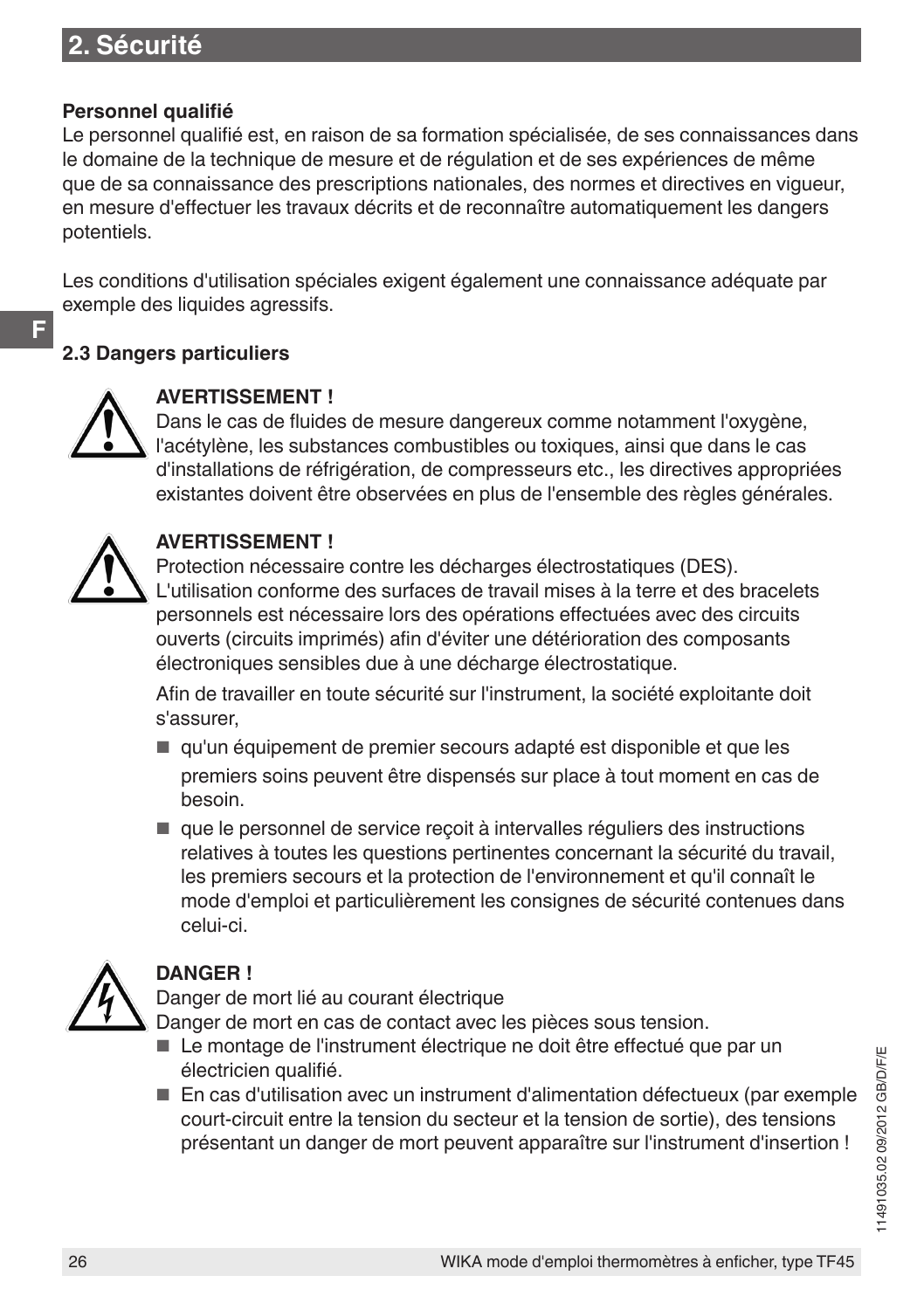

#### **AVERTISSEMENT !**

Les restes de fluides se trouvant dans les instruments démontés peuvent mettre en danger les personnes, l'environnement ainsi que l'installation. Prendre des mesures de sécurité suffisantes.

Ne pas utiliser cet instrument dans des dispositifs de sécurité ou d'arrêt d'urgence. Une utilisation incorrecte de l'instrument peut occasionner des blessures.

En cas d'erreur, des fluides agressifs peuvent être présents à une température extrême et sous une pression élevée ou sous vide au niveau de l'instrument.

## **3. Spécifications**

#### **Plages de température**

■ Température fluide (étendue de mesure)

L'étendue de mesure dépend essentiellement du matériau d'isolation du câble de raccordement et de l'élément de mesure :

| Matériau d'isolation du câble de raccordement | <b>Etendue de mesure</b> |
|-----------------------------------------------|--------------------------|
| <b>PVC</b>                                    | $-20+105$ °C             |
| <b>Silicone</b>                               | $-50+200$ °C             |
| <b>PTFE</b>                                   | $-50 - +260$ °C          |

| Elément de mesure | Etendue de mesure |
|-------------------|-------------------|
| <b>NTC</b>        | $-30+130$ °C      |
| <b>Pt100</b>      | $-50+400$ °C      |
| Pt1000            | $-50+400$ °C      |
| <b>Ni1000</b>     | $-50+250$ °C      |
| <b>KTY</b>        | $-50+150$ °C      |

#### ■ Température ambiante

La température maximale admissible dépend du matériau d'isolation du câble de raccordement.

■ Température de stockage  $-40 +85$  °C Protéger les appareils de l'humidité et de la poussière !

#### **Résistance aux vibrations**

En fonction des moyennes du fluide, de la température et de la résistance aux vibrations de la profondeur d'immersion selon DIN EN 60751 jusqu'à 6 g.

#### **Résistance aux chocs**

Jusqu'à 100 g, en fonction de la position de montage, du fluide et de la température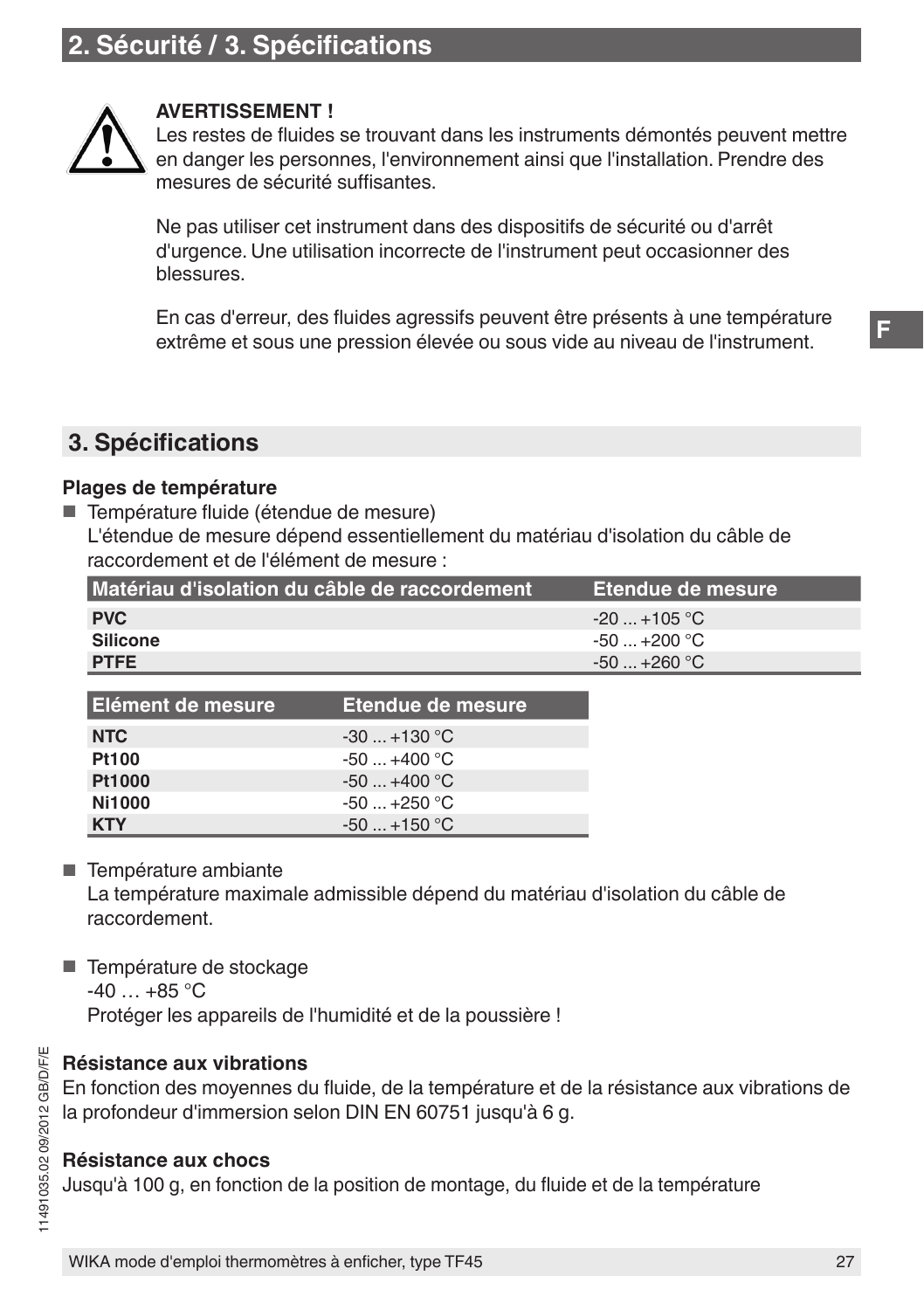#### **Raccordement électrique**

- Fils de connexion nus
- Embouts

**F**

■ Connecteur selon les spécifications

**Indice de protection** IP 65

Pour de plus amples spécifications, voir la fiche technique WIKA TE 67.15 et la documentation de commande.

#### **4. Conception et fonction**

#### **4.1 Description**

La sonde de température de type TF45 se compose d'un doigt de gant avec un élément de mesure intégré et le fil de connexion monté de manière stationnaire. La sonde de température peut être installée directement dans le processus ou dans le doigt de gant.

Chaque composant électrique est protégé contre les projections d'eau. Le raccordement électrique se fait par le fil de connexion.

#### **4.2 Détail de la livraison**

Comparer le détail de la livraison avec le bordereau de livraison.

## **5. Transport, emballage et stockage**

#### **5.1 Transport**

Vérifier s'il existe des dégâts sur l'instrument liés au transport. Communiquer immédiatement les dégâts constatés.

#### **5.2 Emballage**

N'enlever l'emballage qu'avant le montage. Conserver l'emballage, celui-ci offre, lors d'un transport, une protection optimale (par ex. changement de lieu d'utilisation, renvoi pour réparation).

#### **5.3 Stockage**

#### **Conditions admissibles sur le lieu de stockage :**

- Température de stockage : -40 ... +85 °C
- Humidité : 35 ... 85 % d'humidité relative (sans condensation)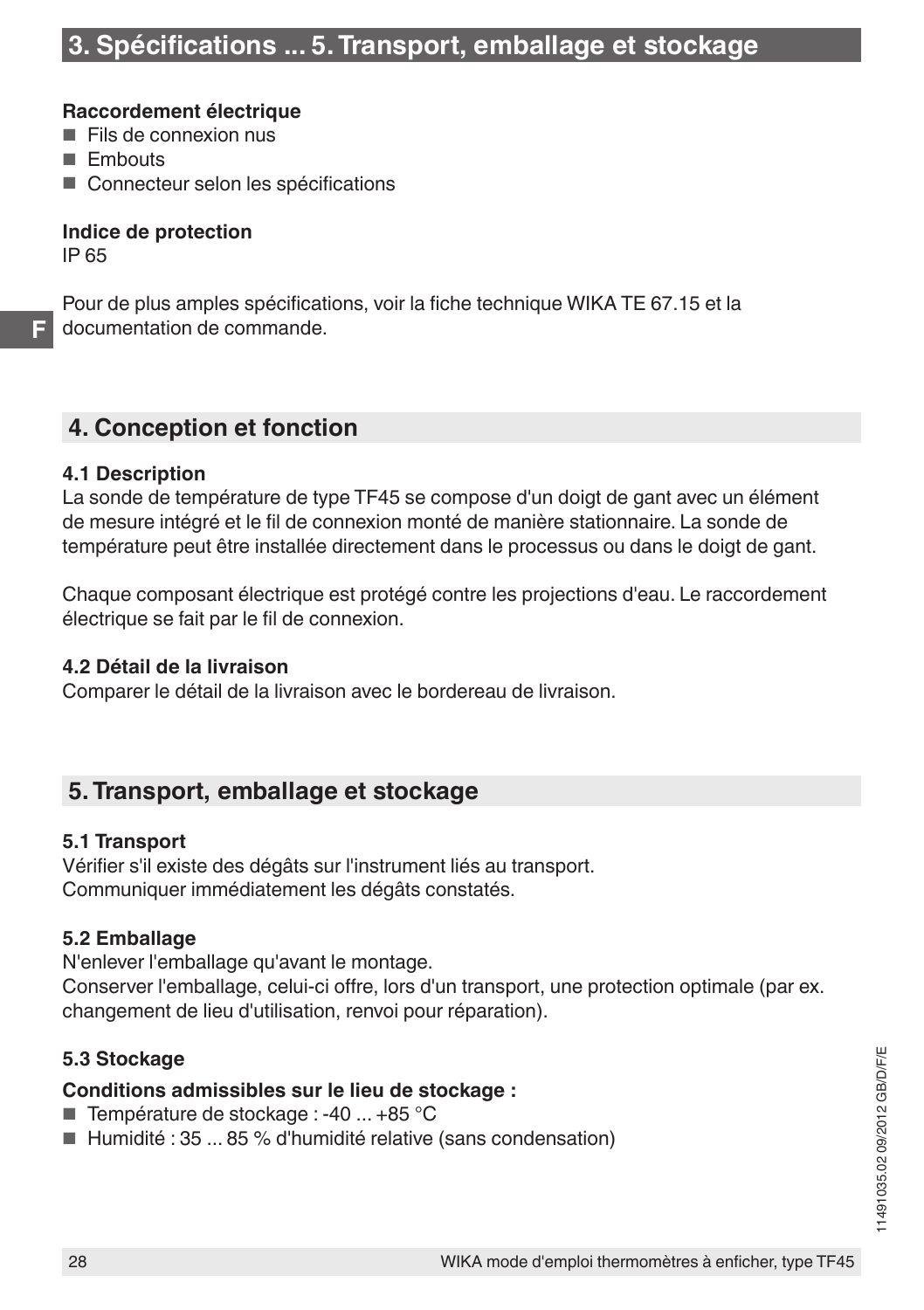# **5. Transport, emballage et stockage / 6. Mise en service ...**

#### **Eviter une exposition aux facteurs ci-dessous :**

- Lumière solaire directe ou proximité d'objets chauds
- Vibrations mécaniques, chocs mécaniques (mouvements brusques en le posant)
- Suie, vapeur, poussière et gaz corrosifs
- Environnement présentant des risques d'explosion, atmosphères inflammables

Conserver l'instrument dans l'emballage original dans un endroit qui satisfait aux conditions susmentionnées. Si l'emballage original n'est pas disponible, emballer et stocker le thermomètre comme suit :

- 1. Emballer l'instrument dans une feuille de plastique antistatique.
- 2. Placer l'instrument avec le matériau isolant dans l'emballage.
- 3. En cas d'entreposage long (plus de 30 jours), mettre également un sachet absorbeur d'humidité dans l'emballage.



#### **AVERTISSEMENT !**

Enlever tous les restes de fluides adhérents avant l'entreposage de l'instrument (après le fonctionnement). Ceci est particulièrement important lorsque le fluide représente un danger pour la santé, comme p. ex. des substances corrosives, toxiques, cancérogènes, radioactives etc..

## **6. Mise en service, exploitation**

#### **6.1 Montage**

L'installation de la sonde de température doit être effectuée de telle manière que la température de fonctionnement approuvée (environnement, fluide) n'est ni dépassée, ni restée inférieure considérant la convection et le rayonnement thermique.

#### **6.2 Raccordement électrique**



#### **AVERTISSEMENT !**

Ne brancher que lorsque le système est éteint !

#### **Câbles et fils**

- Les fils à extrémités dénudées doivent être pourvus d'embouts.
- Les câbles utilisés doivent être conformes aux exigences respectives en termes de stabilité et de température
- Les câbles de connexion doivent être installés de telle sorte que tout dommage mécanique soit empêché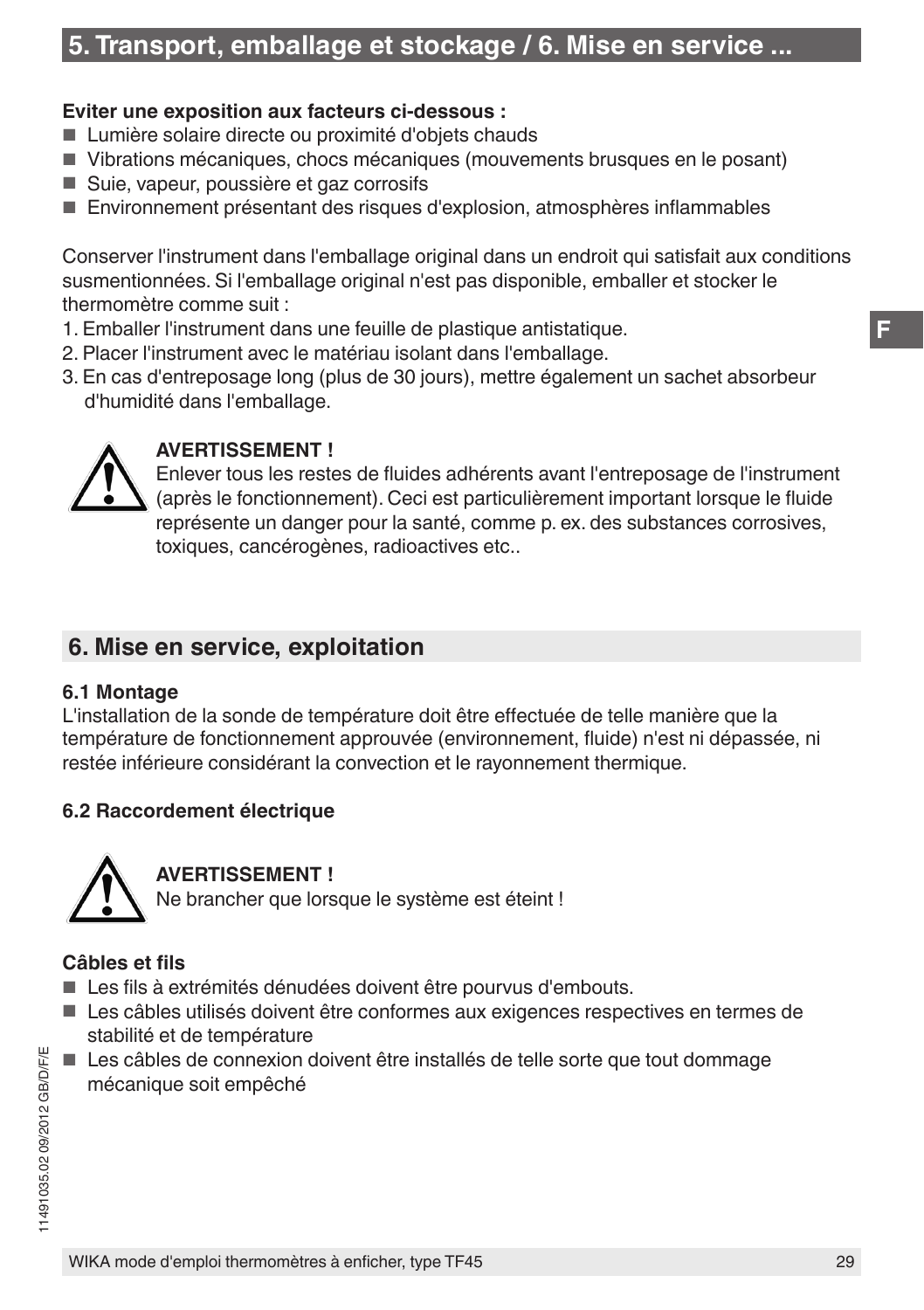## **6.3 Configuration du raccordement Elément de mesure unique Elément de mesure double**





# **7. Entretien et nettoyage**

#### **7.1 Entretien**

**F**

La sonde de température ne requiert aucun entretien. Les réparations ne doivent être effectuées que par le fabricant.

#### **7.2 Nettoyage**



#### **ATTENTION !**

- Avant le nettoyage, éteindre et débrancher l'instrument de l'alimentation.
- Nettover l'instrument avec un chiffon humide.
- Eviter tout contact des raccordements électriques avec l'humidité.
- Laver ou nettoyer l'instrument démonté avant de le renvoyer, afin de protéger des personnes et l'environnement contre le danger lié aux restes de fluides adhérents.
- Les restes de fluides se trouvant dans les instruments démontés peuvent mettre en danger les personnes, l'environnement ainsi que l'installation. Prendre des mesures de sécurité suffisantes.



Indications concernant le retour de l'instrument, voir chapitre 8.2 "Retour".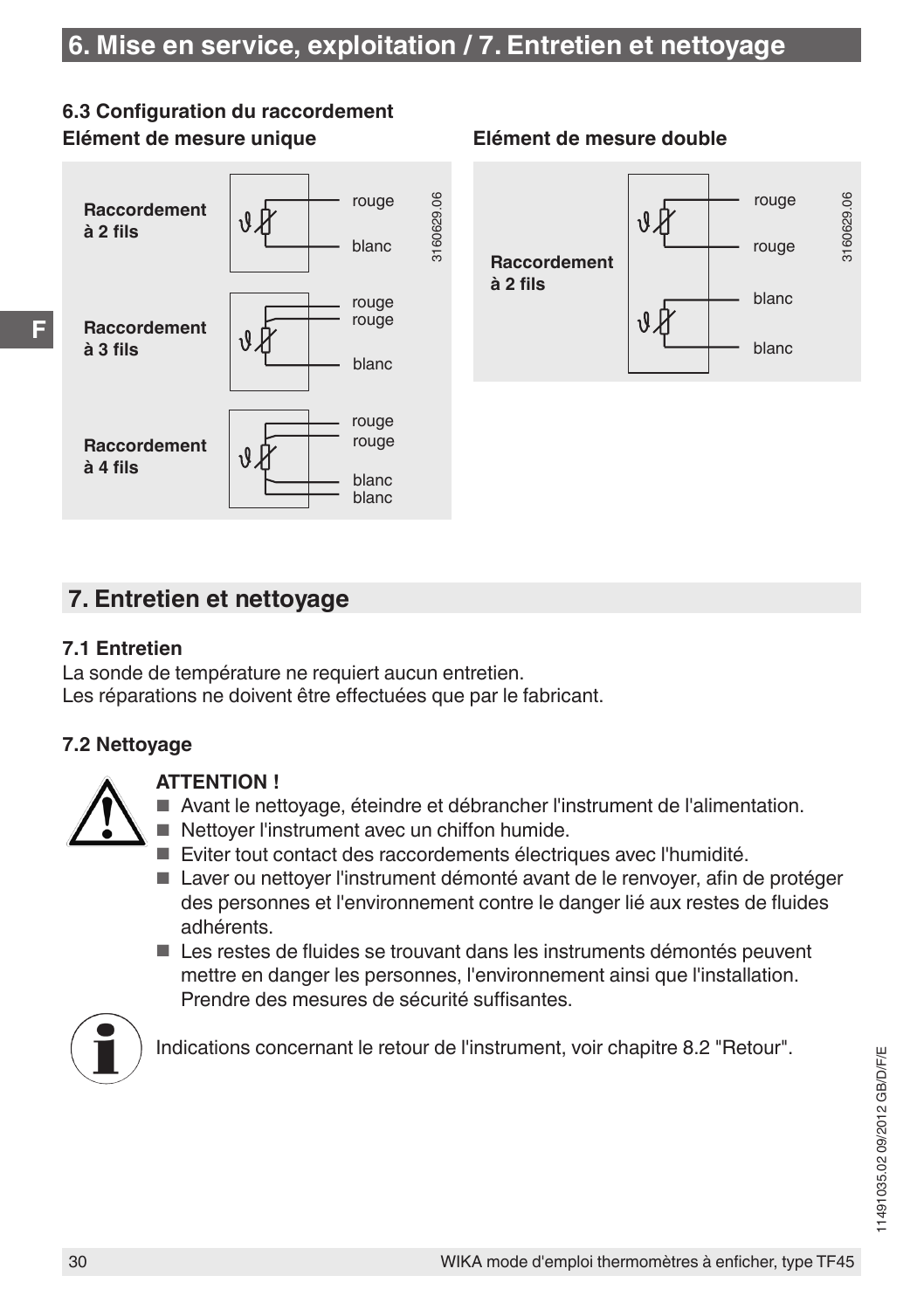# **8. Démontage, retour et mise au rebut**



#### **AVERTISSEMENT !**

Les restes de fluides se trouvant dans les instruments démontés peuvent mettre en danger les personnes, l'environnement ainsi que l'installation. Prendre des mesures de sécurité suffisantes.

#### **8.1 Démontage**



#### **AVERTISSEMENT !**

Danger de brûlure ! Avant le démontage, laisser refroidir suffisamment l'instrument ! Danger de brûlure lié à la sortie de fluides dangereux chauds.

Déconnecter la sonde à résistance uniquement une fois que le système a été mis hors pression.

#### **8.2 Retour**



#### **AVERTISSEMENT !**

**En cas d'envoi de l'instrument, il faut respecter impérativement ceci :** Tous les instruments envoyés à WIKA doivent être exempts de toute substance dangereuse (acides, solutions alcalines, solutions, etc.).

Pour retourner l'instrument, utiliser l'emballage original ou un emballage adapté pour le transport.

#### **Pour éviter des dommages :**

- 1. Emballer l'instrument dans une feuille de plastique antistatique.
- 2. Placer l'instrument avec le matériau isolant dans l'emballage.

Isoler de manière uniforme tous les côtés de l'emballage de transport.

- 3. Mettre si possible un sachet absorbeur d'humidité dans l'emballage.
- 4. Indiquer lors de l'envoi qu'il s'agit d'un instrument de mesure très sensible à transporter.



Des informations relatives à la procédure de retour sont disponibles sur notre site internet à la rubrique "Services".

#### **8.3 Mise au rebut**

Une mise au rebut inadéquate peut entraîner des dangers pour l'environnement. Eliminer les composants des instruments et les matériaux d'emballage conformément aux prescriptions nationales pour le traitement et l'élimination des déchets et aux lois de protection de l'environnement en vigueur.

**F**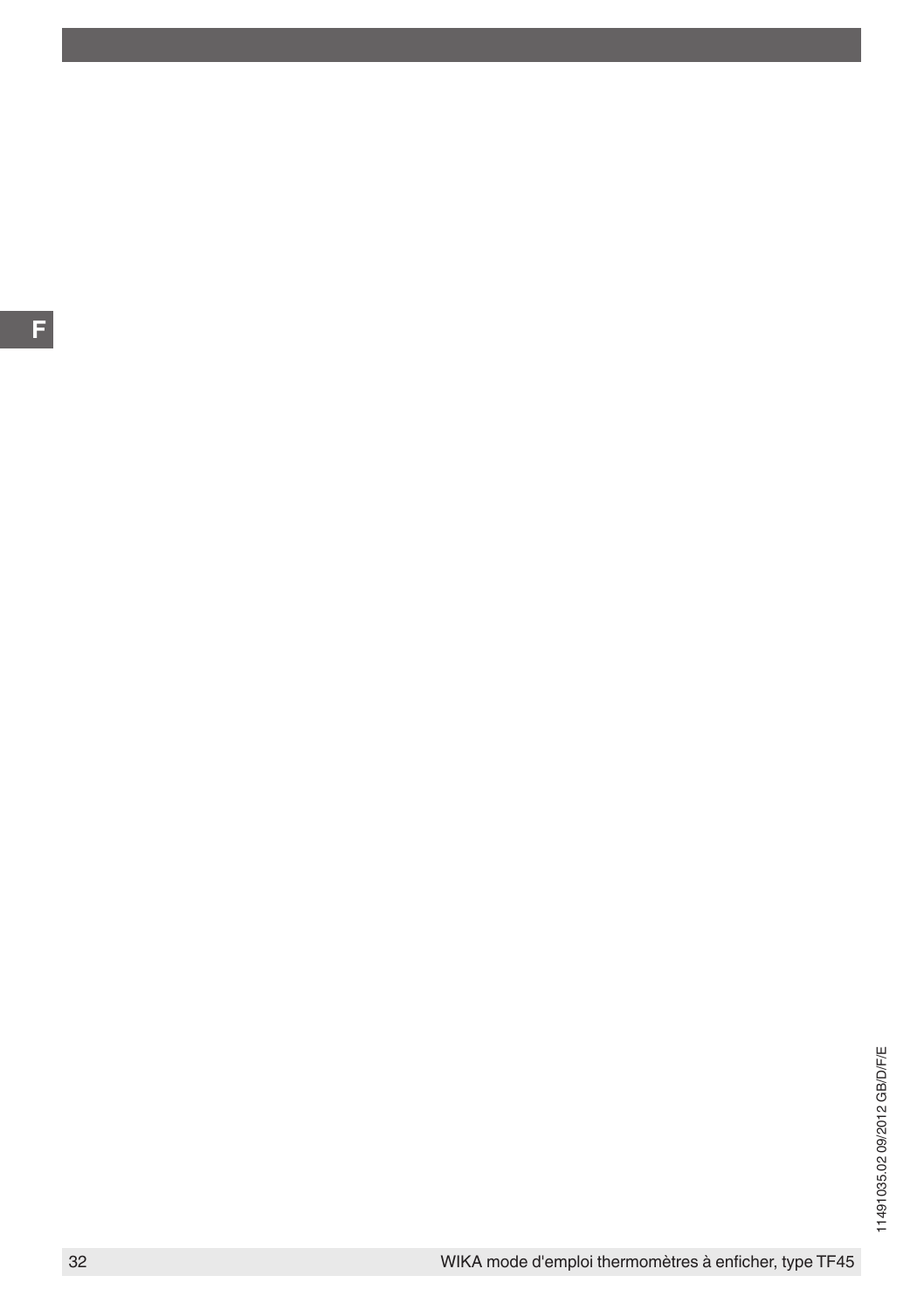# **Contenido**

| 1.               | Información general                              | 34 |
|------------------|--------------------------------------------------|----|
| 2.               | <b>Seguridad</b>                                 | 35 |
| 3.               | Datos técnicos                                   | 37 |
| 4.               | Diseño y función                                 | 38 |
| 5.               | Transporte, embalaje y almacenamiento            | 38 |
| 6.               | Puesta en servicio, funcionamiento               | 39 |
| $\overline{7}$ . | Mantenimiento y limpieza                         | 40 |
| 8.               | Desmontaje, devolución y eliminación de residuos | 41 |
|                  |                                                  |    |

**E**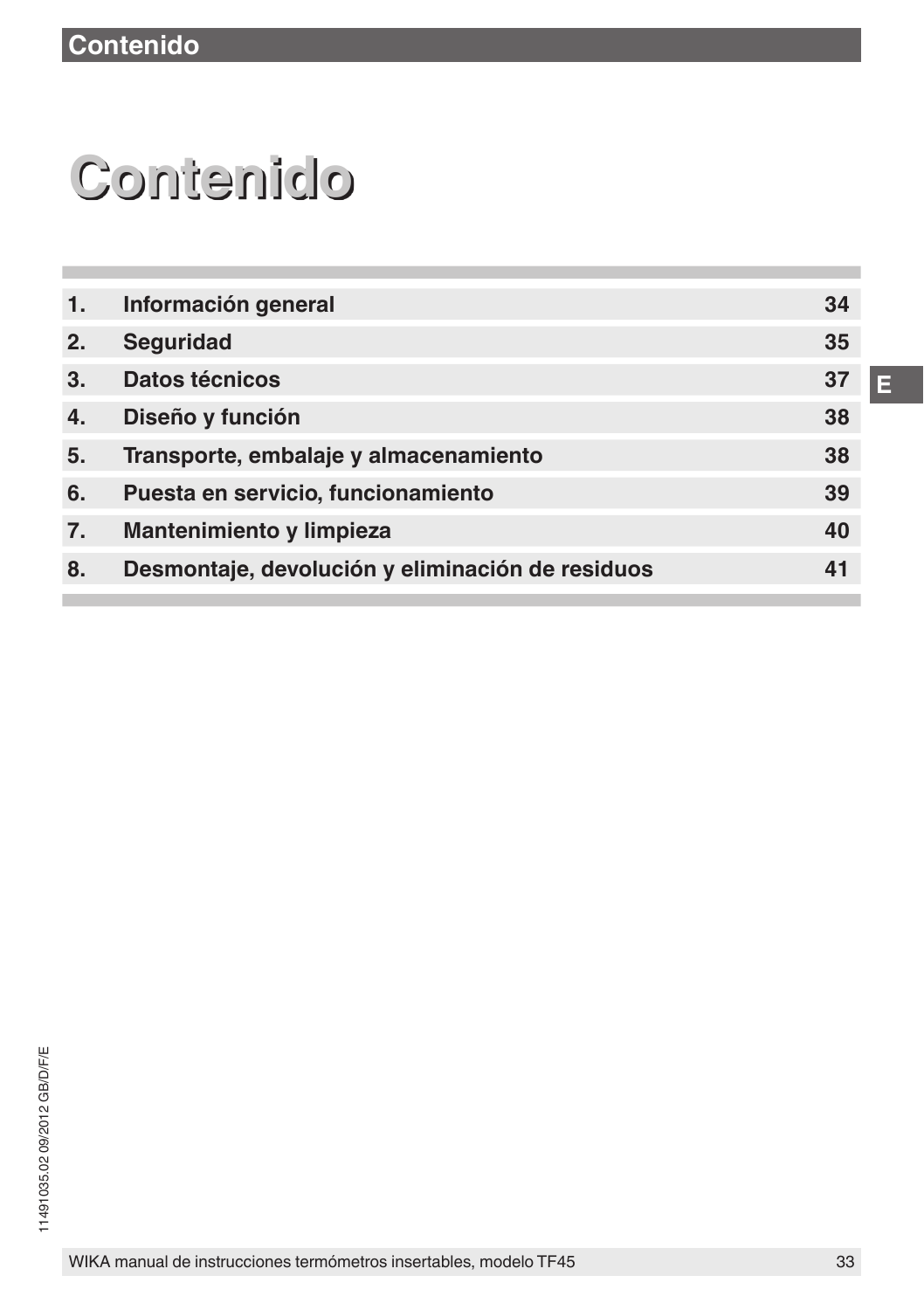# **1. Información general**

- El termómetro para insertar descrito en el manual de instrucciones está construido y fabricado según el estado actual de la técnica. Todos los componentes están sujetos a rigurosos criterios de calidad y medio ambiente durante la producción. Nuestros sistemas de gestión están certificados según ISO 9001 e ISO 14001.
- Este manual de instrucciones proporciona indicaciones importantes acerca del manejo del instrumento. Para que el trabajo con este instrumento sea seguro es imprescindible cumplir con todas las instrucciones de seguridad y manejo indicadas.
- Cumplir siempre las normativas sobre la prevención de accidentes y las normas de seguridad en vigor en el lugar de utilización del instrumento.
- El manual de instrucciones es una parte integrante del instrumento y debe quardarse en la proximidad del mismo para que el personal especializado pueda consultarlo en cualquier momento.
- El personal especializado debe haber leído y entendido el manual de instrucciones antes de comenzar cualquier trabajo.
- El fabricante queda exento de cualquier responsabilidad en caso de daños causados por un uso no conforme a la finalidad prevista, la inobservancia del presente manual de instrucciones, un manejo por personal insuficientemente cualificado así como una modificación no autorizada del instrumento.
- Se aplican las condiciones generales de venta incluidas en la documentación de venta.
- Modificaciones técnicas reservadas.
- Para obtener más informaciones consultar:
	- Página web: www.wika.es
	- Hoja técnica correspondiente: TE 67.15

| - Servicio técnico: | Tel.: | (+34) 933 938-630    |
|---------------------|-------|----------------------|
|                     | Fax:  | (+34) 933 938-666    |
|                     |       | E-Mail: info@wika.es |

#### **Explicación de símbolos**



#### **¡ADVERTENCIA!**

… indica una situación probablemente peligrosa que puede causar la muerte o lesiones graves si no se la evita.



#### **¡CUIDADO!**

... indica una situación probablemente peligrosa que puede causar lesiones leves o medianas, o daños materiales y medioambientales, si no se la evita.



#### **Información**

... marca consejos y recomendaciones útiles así como informaciones para una utilización eficaz y libre de fallos.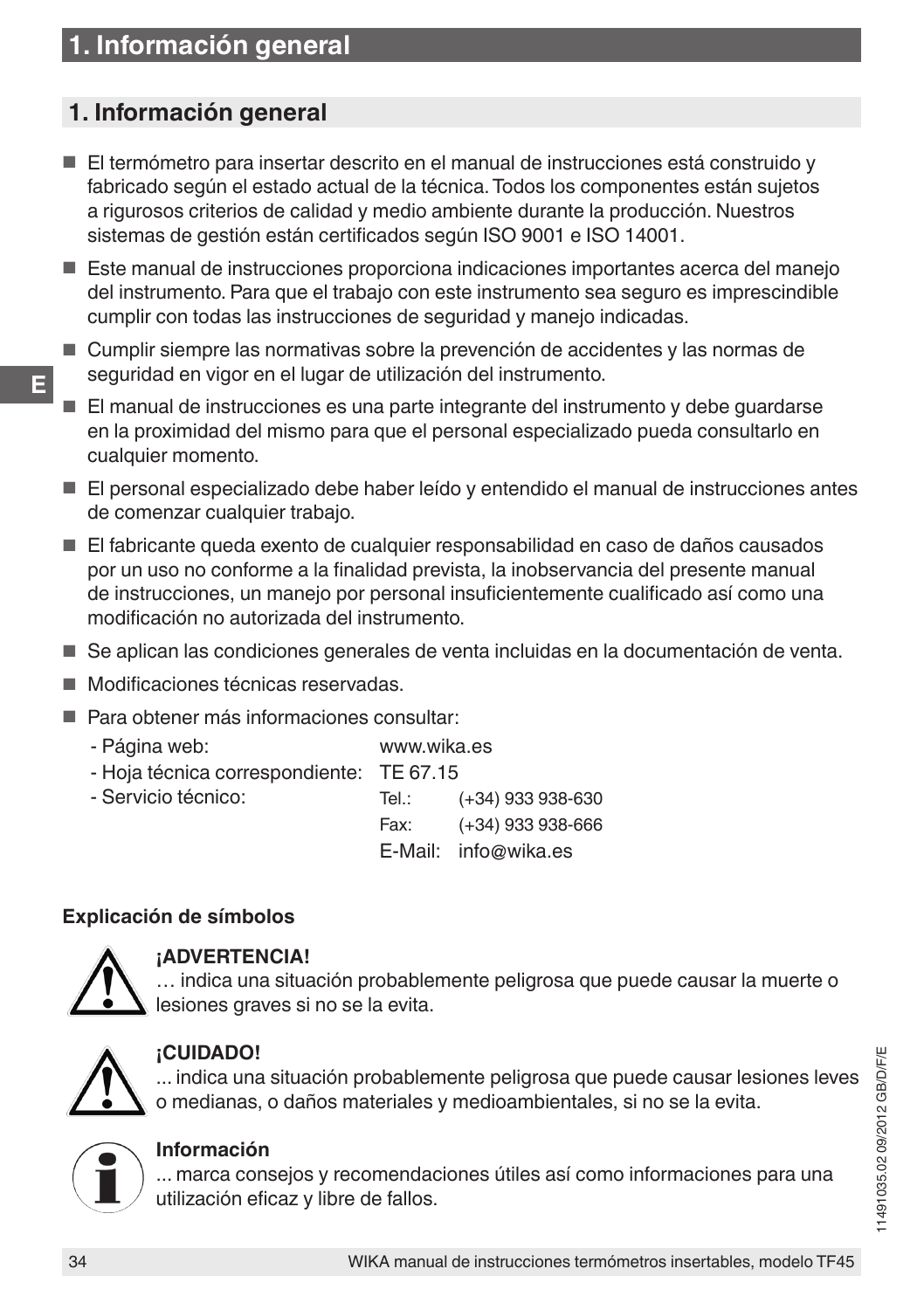# **1. Información general / 2. Seguridad**



#### **¡PELIGRO!**

... indica riesgos causados por corriente eléctrica. Existe riesgo de lesiones graves o mortales si no se observan estas indicaciones de seguridad.



#### **¡ADVERTENCIA!**

... indica una situación probablemente peligrosa que pueda causar quemaduras debido a superficies o líquidos calientes si no se evita.

# **2. Seguridad**



#### **¡ADVERTENCIA!**

Antes de proceder con el montaje, la puesta en servicio y el funcionamiento asegurarse de que se haya seleccionado el termómetro adecuado en relación con rango de medida, versión y condiciones de medición específicas. Riesgo de lesiones graves y/o daños materiales en caso de inobservancia.



Los distintos capítulos de este manual de instrucciones contienen otras importantes indicaciones de seguridad.

#### **2.1 Uso conforme a lo previsto**

El termómetro para insertar tipo TF45 sirve para la medición de temperaturas en diversas aplicaciones.

El instrumento ha sido diseñado y construido únicamente para la finalidad aquí descrita y debe utilizarse en conformidad a la misma.

Cumplir las especificaciones técnicas de este manual de instrucciones. Un manejo no apropiado o una utilización del instrumento no conforme a las especificaciones técnicas requiere la inmediata puesta fuera de servicio y la comprobación por parte de un técnico autorizado por WIKA.

No se admite ninguna reclamación debido a una utilización no conforme a lo previsto.

#### **2.2 Cualificación del personal**



#### **¡ADVERTENCIA!**

#### **¡Riesgo de lesiones debido a una insuficiente cualificación!**

Un manejo no adecuado puede causar considerables daños personales y materiales.

- Las actividades descritas en este manual de instrucciones deben realizarse únicamente por personal especializado con la cualificación correspondiente.
- Mantener alejado a personal no cualificado de las zonas peligrosas.

**E**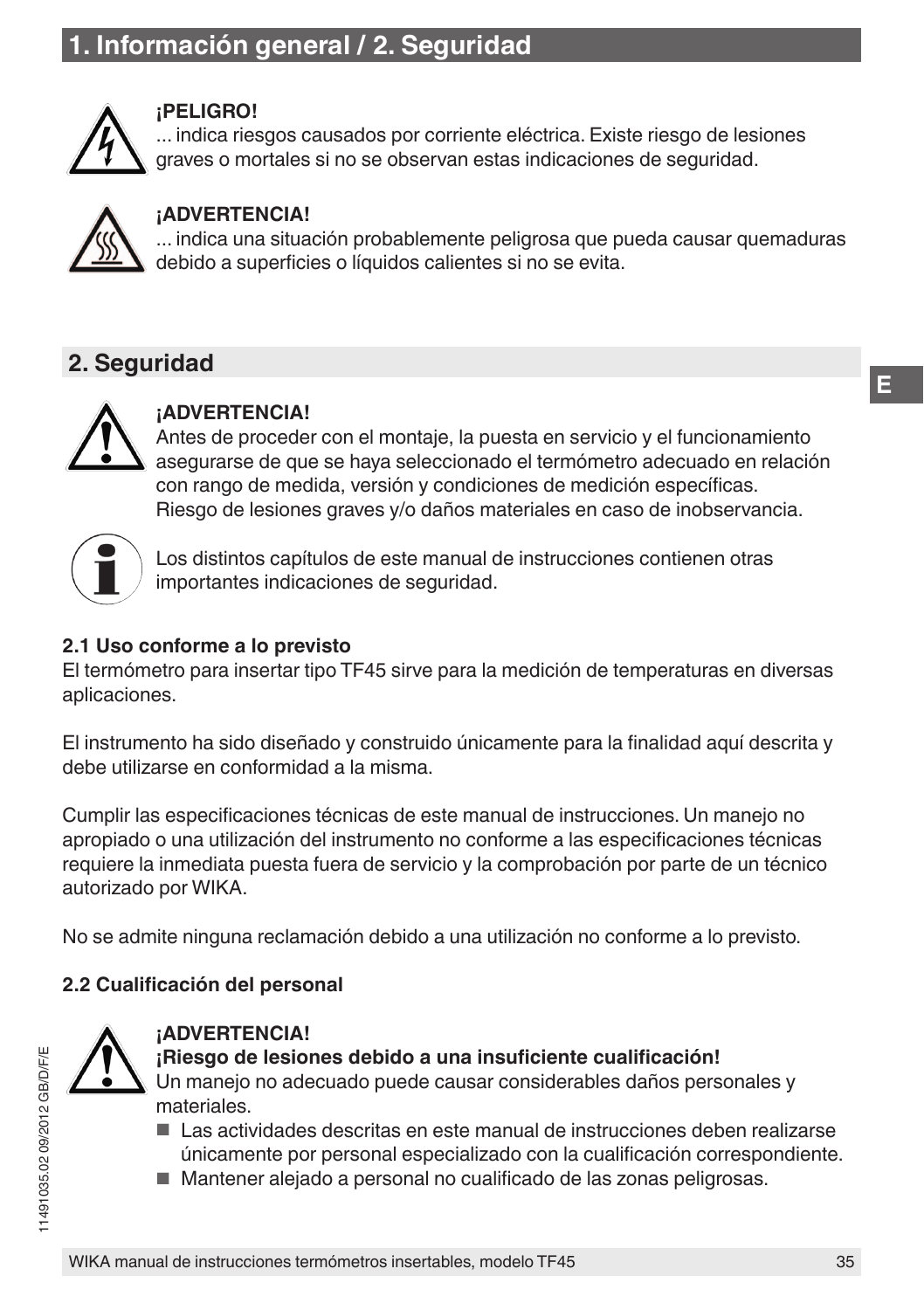# **2. Seguridad**

#### **Personal especializado**

Debido a su formación profesional, a sus conocimientos de la técnica de regulación y medición así como a su experiencia y su conocimiento de las normativas, normas y directivas vigentes en el país de utilización el personal especializado es capaz de ejecutar los trabajos descritos y reconocer posibles peligros por sí solo.

Algunas condiciones de uso específicas requieren conocimientos adicionales, p. ej. acerca de medios agresivos.

#### **2.3 Riesgos específicos**



**E**

#### **¡ADVERTENCIA!**

En el caso de sustancias peligrosas a medir, como p. ej. oxígeno, acetileno, sustancias inflamables o tóxicas, así como en instalaciones de refrigeración, compresores, etc., deben observarse en cada caso, además de todas las reglas generales, las disposiciones pertinentes.



#### **¡ADVERTENCIA!**

¡Es imprescindible una protección contra descarga electrostática (ESD)! La utilización apropiada de superficies de trabajo conectadas a tierra y de pulseras individuales es imprescindible para trabajos en circuitos abiertos (placas de circuitos impresos), para evitar daños a componentes electrónicos sensibles causados por descarga electrostática.

Para realizar un trabajo seguro en el instrumento el propietario ha de asegurarse de que,

- esté disponible un kit de primeros auxilios y que siempre esté presente ayuda en caso necesario.
- los operadores reciban periódicamente instrucciones, sobre todos los temas referidos a seguridad de trabajo, primeros auxilios y protección del medio ambiente, y conozcan además el manual de instrucciones y en particular las instrucciones de seguridad del mismo.



#### **¡PELIGRO!**

Peligro de muerte por corriente eléctrica

Existe peligro directo de muerte al tocar piezas bajo tensión.

- La instalación y el montaje del instrumento eléctrico deben estar exclusivamente a cargo de un electricista cualificado.
- ¡Si se hace funcionar con una fuente de alimentación defectuosa (p. ei. cortocircuito de la tensión de red a la tensión de salida), pueden generarse tensiones letales en el termómetro termómetro para insertar!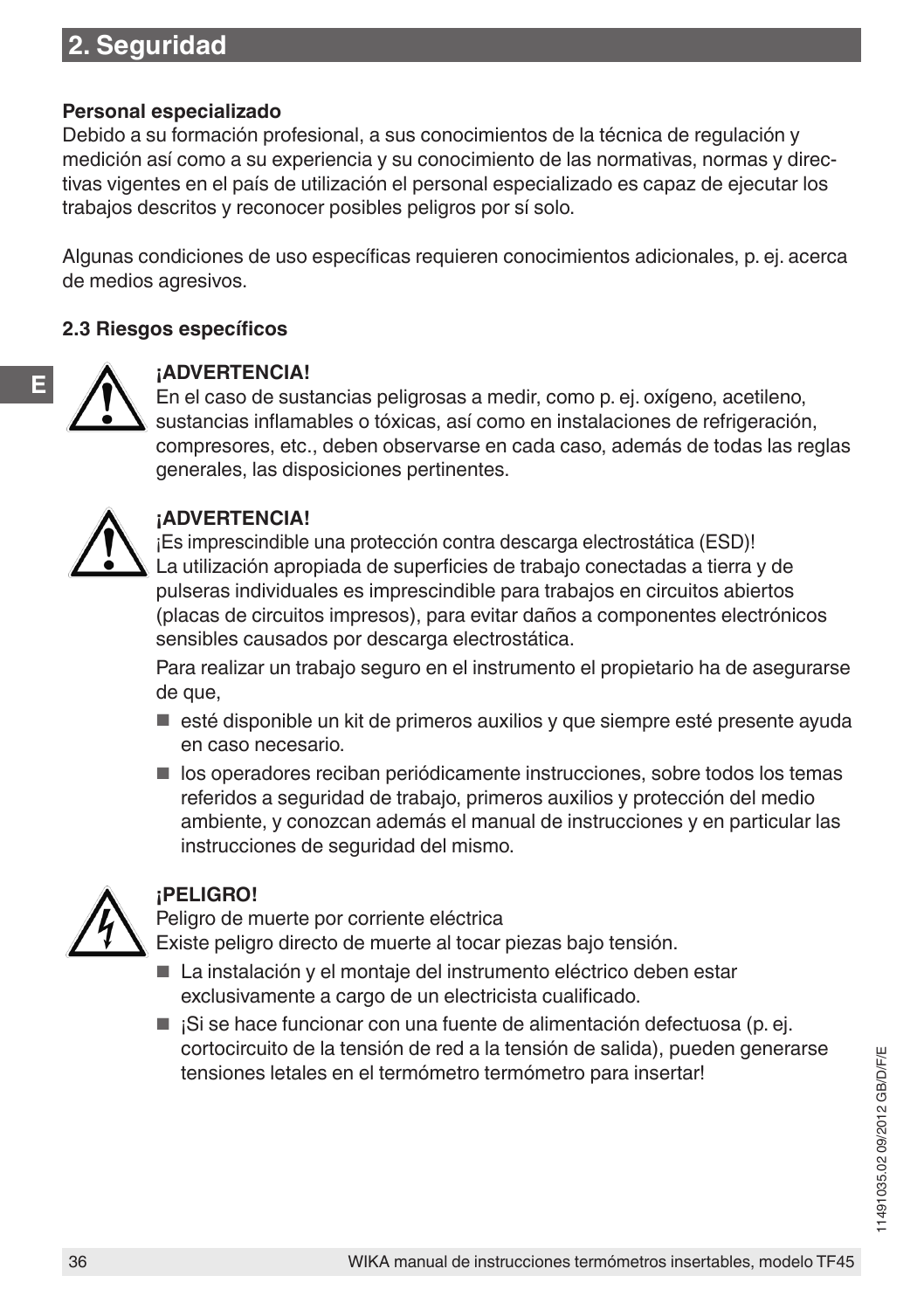# **2. Seguridad / 3. Datos técnicos**



#### **¡ADVERTENCIA!**

Medios residuales en el instrumento desmontado pueden causar riesgos para personas, medio ambiente e instalación. Tomar adecuadas medidas de precaución.

No utilizar este instrumento en sistemas de seguridad o dispositivos de parada de emergencia. Una utilización incorrecta del instrumento puede causar lesiones.

En caso de fallo es posible que haya medios agresivos con temperaturas extremas o de bajo presión o que haya un vacío en el instrumento.

#### **3. Datos técnicos**

#### **Rangos de temperatura**

■ Temperatura del medio (rango de medida)

El rango de medida depende básicamente del material de aislamiento del cable de conexión y del elemento de medición:

| Material de aislamiento del cable de conexión | Rango de medida |
|-----------------------------------------------|-----------------|
| <b>PVC</b>                                    | $-20+105$ °C    |
| Silicona                                      | $-50+200$ °C    |
| <b>PTFE</b>                                   | $-50+260$ °C    |

| Elemento de medición Rango de medida |              |
|--------------------------------------|--------------|
| <b>NTC</b>                           | $-30+130$ °C |
| Pt100                                | $-50+400 °C$ |
| Pt1000                               | $-50+400$ °C |
| <b>Ni1000</b>                        | $-50+250$ °C |
| <b>KTY</b>                           | $-50+150$ °C |

■ Temperatura ambiental

La temperatura ambiente máx. admisible depende del material de aislamiento del cable de conexión.

■ Temperatura de almacenamiento  $-40$  …  $+85$  °C Proteger los instrumentos de medición de humedad y polvo.

#### **Resistencia a la vibración**

Dependiendo del medio, la temperatura y la longitud de montaje la resistencia a la vibración es de hasta 6 g según DIN EN 60751.

#### **Resistencia a choques**

Hasta 100 g dependiendo de la posición de montaje, del medio y de la temperatura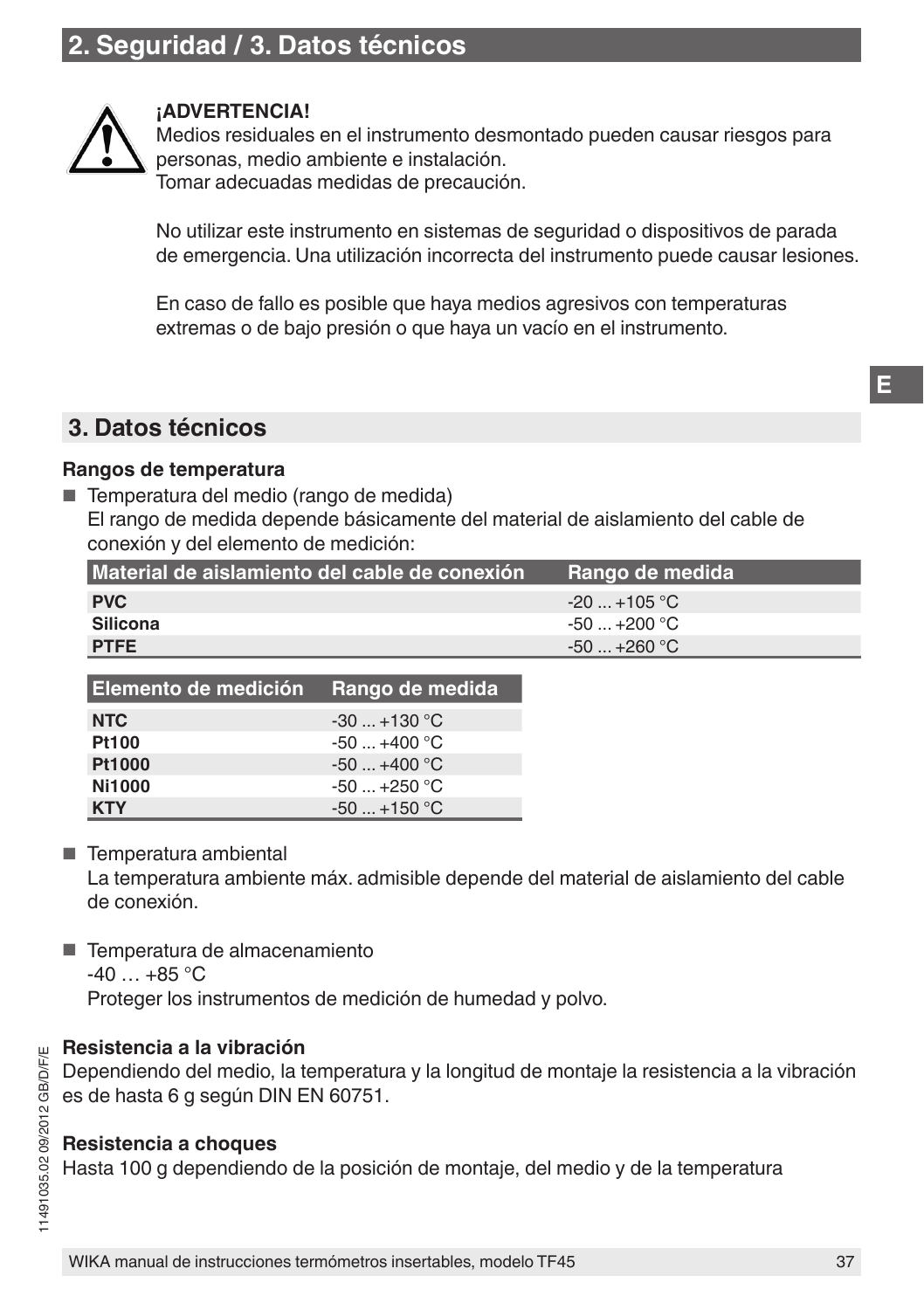#### **Conexión eléctrica**

- Hilos de conexión desnudos
- Virolas de cable
- Conectores según las especificaciones

#### **Tipo de protección**

IP 65

Para más datos técnicos consulte la hoja técnica de WIKA TE 67.15 y la documentación de pedido.

#### **4. Diseño y función**

#### **4.1 Descripción**

El termómetro para insertar tipo TF45 está compuesto de una vaina con elemento de medición integrado, así como por un cable de conexión fijo. El termómetro para insertar se puede montar directamente en el proceso o en una vaina.

Todos los componentes eléctricos están protegidos contra salpicaduras de agua. El contacto eléctrico se realiza a través del cable de conexión.

#### **4.2 Volumen de suministro**

Comparar mediante el albarán si se han entregado todas las piezas.

## **5. Transporte, embalaje y almacenamiento**

#### **5.1 Transporte**

Comprobar si el instrumento presenta eventuales daños causados en el transporte. Notificar daños obvios de forma inmediata.

#### **5.2 Embalaje**

No quitar el embalaje hasta justo antes del montaje.

Guardar el embalaje ya que es la protección ideal durante el transporte (por ejemplo si el lugar de instalación cambia o si se envía el instrumento para posibles reparaciones).

#### **5.3 Almacenamiento**

#### **Condiciones admisibles en el lugar de almacenamiento:**

- Temperatura de almacenamiento: -40 ... +85 °C
- Humedad: 35 ... 85 % de humedad relativa (sin condensación)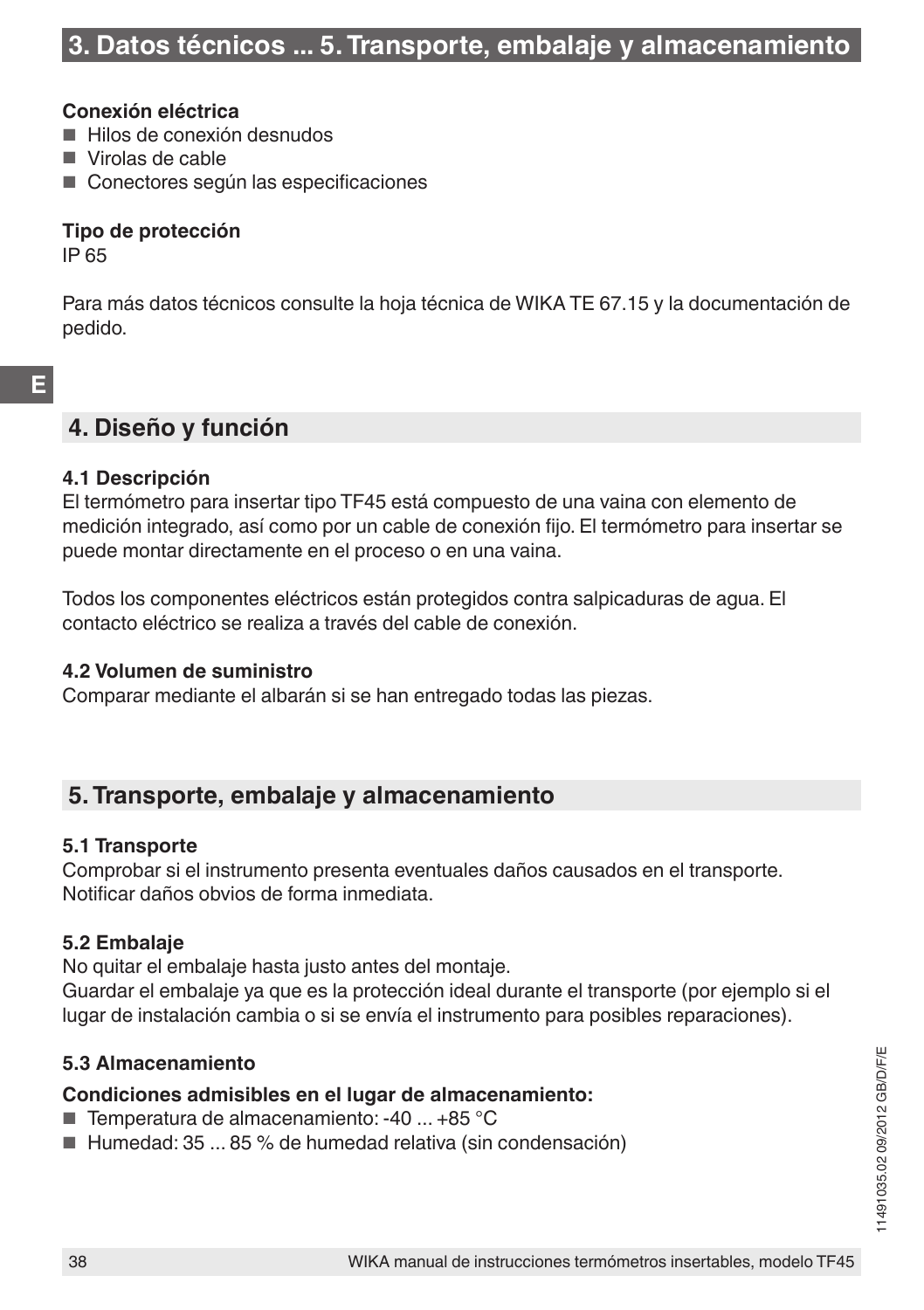# **5. Transporte ... / 6. Puesta en servicio, funcionamiento**

#### **Evitar lo siguiente:**

- Luz solar directa o proximidad a objetos calientes
- Vibración mecánica, impacto mecánico (colocación brusca)
- Hollín, vapor, polvo y gases corrosivos
- Entorno potencialmente explosivo, atmósferas inflamables

Almacenar el aparato en su embalaje original en un lugar que cumpla con las condiciones arriba mencionadas. Si no se dispone del embalaje original, empaquetar y almacenar el termómetro como sigue:

- 1. Envolver el instrumento en un film de plástico antiestático.
- 2. Colocar el instrumento junto con el material aislante en el embalaje.
- 3. Para un almacenamiento prolongado (más de 30 días) colocar una bolsa con un desecante en el embalaje.



#### **¡ADVERTENCIA!**

Antes de almacenar el instrumento (después del funcionamiento), eliminar todos los restos de medios adheridos. Esto es especialmente importante cuando el medio es nocivo para la salud, como p. ej. cáustico, tóxico, cancerígeno, radioactivo, etc.

# **6. Puesta en servicio, funcionamiento**

#### **6.1 Montaje**

Montar el termómetro para insertar de modo que se pueda garantizar una temperatura de servicio (ambiente, sustancia a medir) dentro del rango admisible, también si se tienen en cuenta la convección y radiación térmica.

#### **6.2 Conexión eléctrica**



#### **¡ADVERTENCIA!**

¡Conectar sólo si el componente está sin tensión!

#### **Cables y líneas**

- Dotar los conductores de hilo fino de virolas de cable.
- Los cables utilizados deben cumplir los requisitos con respecto a la resistencia y temperatura.
- Colocar el cable de conexión de tal manera para prevenir daños mecánicos.

**E**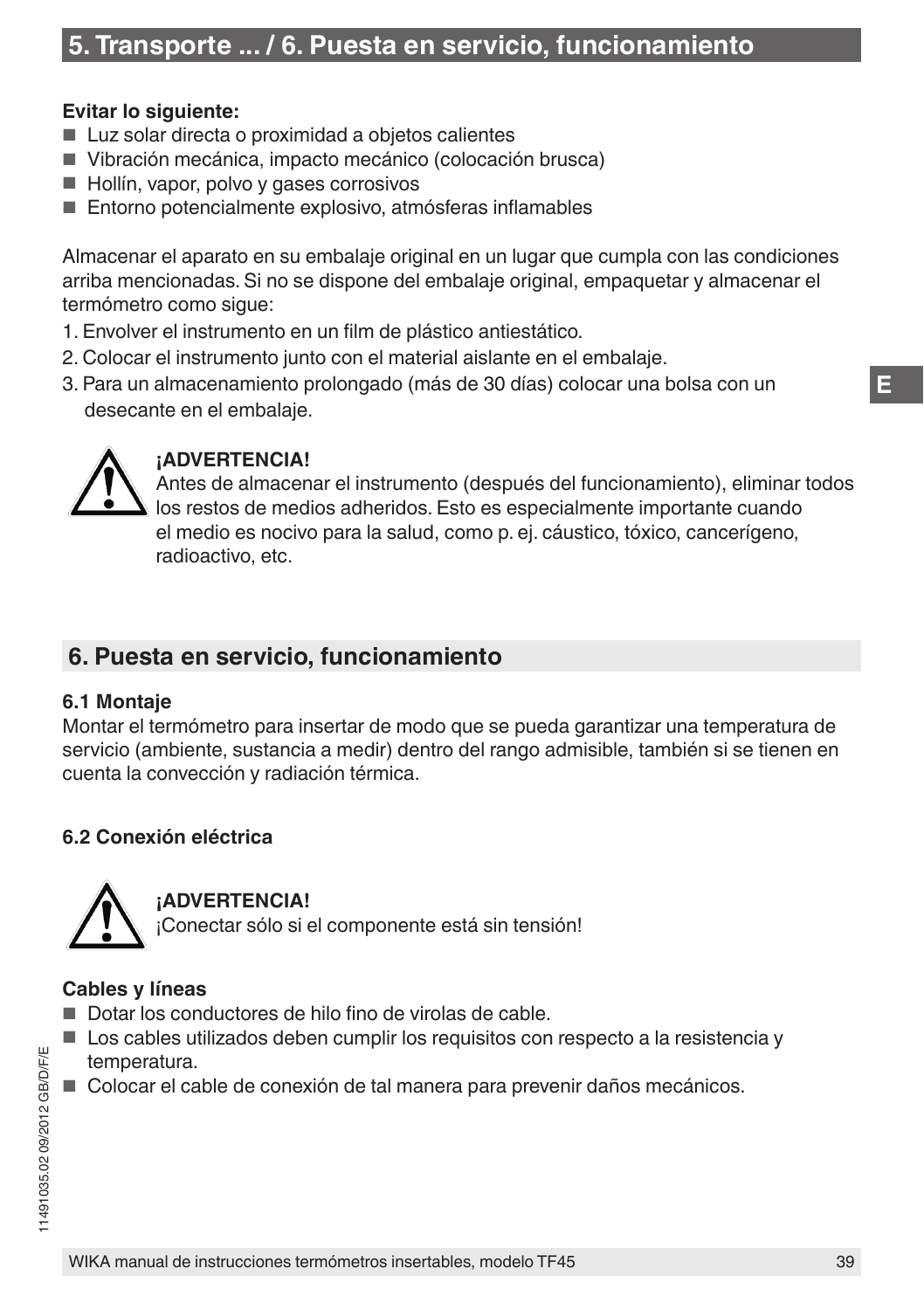#### **6.3 Detalles del conexionado**

#### **Elemento de medición sencillo Elemento de medición doble**





# **7. Mantenimiento y limpieza**

#### **7.1 Mantenimiento**

El termómetro para insertar no requiere mantenimiento. Todas las reparaciones las debe efectuar únicamente el fabricante.

#### **7.2 Limpieza**



#### **¡CUIDADO!**

■ Antes de limpiar el instrumento, apagarlo debidamente y desconectarlo de la alimentación de corriente.

- Limpiar el instrumento con un trapo húmedo.
- Asegurarse de que las conexiones eléctricas no se humedecen.
- Una vez desmontado el instrumento se debe enjuagar y limpiar antes de devolverlo para proteger a las personas y el medio ambiente contra residuos del medio de medición.
- Medios residuales en el instrumento desmontado pueden causar riesgos para personas, medio ambiente e instalación. Tomar adecuadas medidas de precaución.



Véase el capítulo 8.2 "Devolución" para obtener más información acerca de la devolución del instrumento.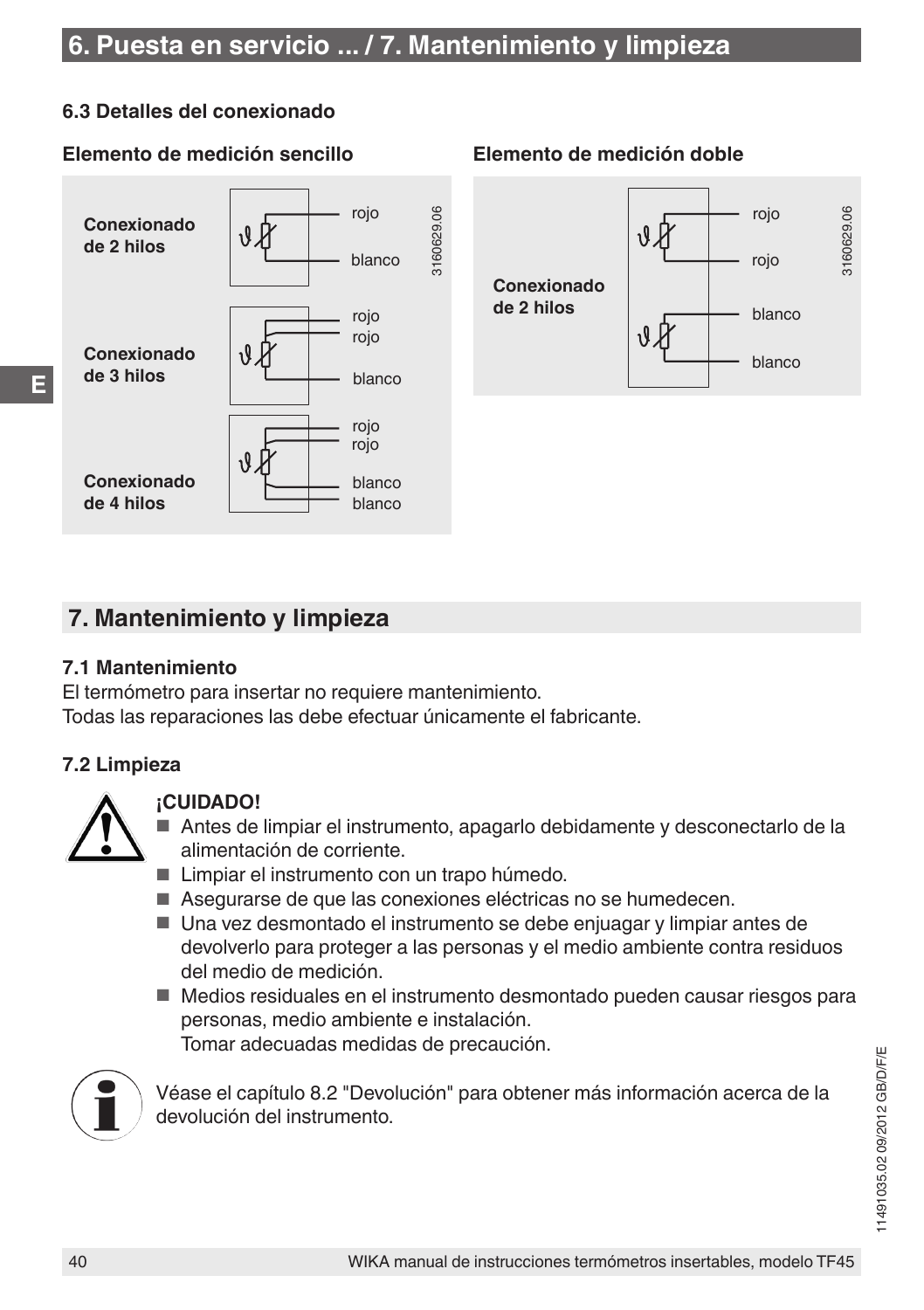# **8. Desmontaje, devolución y eliminación**



#### **¡ADVERTENCIA!**

Medios residuales en el instrumento desmontado pueden causar riesgos para personas, medio ambiente e instalación. Tomar adecuadas medidas de precaución.

#### **8.1 Desmontaje**



#### **¡ADVERTENCIA!**

¡Riesgo de quemaduras! ¡Dejar enfriar el instrumento lo suficiente antes de desmontarlo! Peligro debido a medios muy calientes que se escapan durante el desmontaje.

¡Desmontar el termómetro para insertar sólo si no está expuesto a presión!

#### **8.2 Devolución**



#### **¡ADVERTENCIA!**

**Es imprescindible observar lo siguiente para el envío del instrumento:** Todos los instrumentos enviados a WIKA deben estar libres de sustancias peligrosas (ácidos, lejías, soluciones, etc.).

Utilizar el embalaje original o un embalaje adecuado para la devolución del instrumento.

#### **Para prevenir daños:**

- 1. Envolver el instrumento en un film de plástico antiestático.
- 2. Colocar el instrumento junto con el material aislante en el embalaje. Aislar uniformemente todos los lados del embalaje de transporte.
- 3. Si es posible, adjuntar una bolsa con secante.
- 4. Aplicar un marcaje que indique que se trata de un envío de un instrumento de medición altamente sensible.



Comentarios sobre el procedimiento de las devoluciones encuentra en el apartado "Servicio" en nuestra página web local.

#### **8.3 Eliminación de residuos**

Una eliminación incorrecta puede provocar peligros para el medio ambiente.

Eliminar los componentes de los instrumentos y los materiales de embalaje conforme a los reglamentos relativos al tratamiento de residuos y eliminación vigentes en el país de utilización.

**E**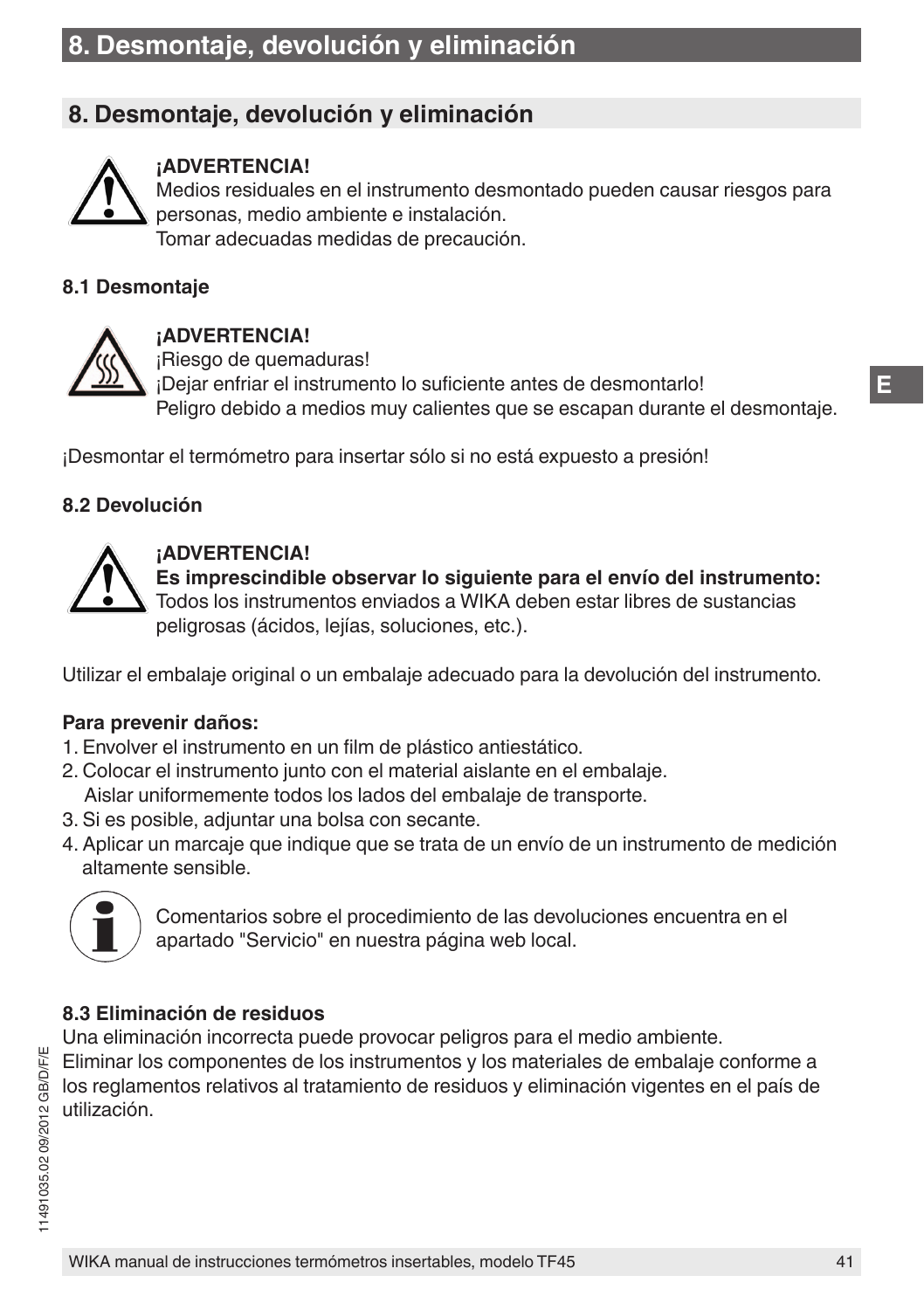# **WIKA global**

#### **Europe**

#### **Austria**

WIKA Messgerätevertrieb Ursula Wiegand GmbH & Co. KG 1230 Vienna  $(+43)$  1 86916-31 Fax: (+43) 1 86916-34 E-mail: info@wika.at www.wika.at

#### **Belarus**

WIKA Belarus Ul. Zaharova 50B Office 3H 220088 Minsk<br>Tel. (+375) 1 Tel. (+375) 17-294 57 11 Fax: (+375) 17-294 57 11 E-mail: info@wika.by www.wika.by

#### **Benelux**

WIKA Benelux 6101 WX Echt<br>Tel. (+31) 47 (+31) 475 535-500 Fax: (+31) 475 535-446 E-mail: info@wika.nl www.wika.nl

#### **Bulgaria**

WIKA Bulgaria EOOD Bul. "Al. Stamboliiski" 205 1309 Sofia<br>Tel (+35  $(+359)$  2 82138-10 Fax: (+359) 2 82138-13 E-mail: t.antonov@wika.bg

#### **Croatia**

WIKA Croatia d.o.o. Hrastovicka 19 10250 Zagreb-Lucko<br>Tel (+385) 1.6531  $(+385)$  1 6531034 Fax: (+385) 1 6531357 E-mail: info@wika.hr www.wika.hr

#### **Finland**

WIKA Finland Oy 00210 Helsinki<br>Tel (+358) 9 Tel. (+358) 9-682 49 20 Fax: (+358) 9-682 49 270 E-mail: info@wika.fi www.wika.fi

#### **France**

WIKA Instruments s.a.r.l. 95610 Eragny-sur-Oise<br>Tel (+33) 1 343084-8  $(+33)$  1 343084-84 Fax: (+33) 1 343084-94 E-mail: info@wika.fr www.wika.fr

#### **Germany**

WIKA Alexander Wiegand SE & Co. KG 63911 Klingenberg<br>Tel. (+49) 9372 1 (+49) 9372 132-0 Fax: (+49) 9372 132-406 E-mail: info@wika.de www.wika.de

#### **Italy**

WIKA Italia Srl & C. Sas 20020 Arese (Milano)<br>Tel (+39) 02 9386-1 Tel. (+39) 02 9386-11<br>Eax: (+39) 02 9386-17  $(+39)$  02 9386-174 E-mail: info@wika.it www.wika.it

#### **Poland**

WIKA Polska spółka z ograniczoną odpowiedzialnością sp. k. 87-800 Wloclawek<br>Tel. (+48) 542 30  $(+48)$  542 3011-00 Fax: (+48) 542 3011-01 E-mail: info@wikapolska.pl www.wikapolska.pl

#### **Romania**

WIKA Instruments Romania S.R.L. Bucuresti, Sector 5 Calea Rahovei Nr. 266-268 Corp 61, Etaj 1<br>Tel. (+40) 21 Tel. (+40) 21 4048327 Fax: (+40) 21 4563137 E-mail: m.anghel@wika.ro www.wika.ro

#### **Russia**

ZAO WIKA MERA 127015 Moscow<br>Tel (+7) 495-6 Tel. (+7) 495-648 01 80<br>Eax: (+7) 495-648 01 81  $(+7)$  495-648 01 81 E-mail: info@wika.ru www.wika.ru

#### **Serbia**

WIKA Merna Tehnika d.o.o. Sime Solaje 15 11060 Belgrade<br>Tel. (+381) 11 Tel. (+381) 11 2763722 Fax: (+381) 11 753674 E-mail: info@wika.co.yu www.wika.co.yu

#### **Spain**

Instrumentos WIKA, S.A. C/Josep Carner, 11-17 08205 Sabadell (Barcelona)<br>Tel. (+34) 933 938630  $(+34)$  933 938630 Fax: (+34) 933 938666 E-mail: info@wika.es www.wika.es

#### **Switzerland**

MANOMETER AG 6285 Hitzkirch Tel. (+41) 41 91972-72 Fax: (+41) 41 91972-73 E-mail: info@manometer.ch www.manometer.ch

#### **Turkey**

WIKA Instruments Istanbul Basinc ve Sicaklik Ölcme Cihazlari Ith. Ihr. ve Tic. Ltd. Sti. Bayraktar Bulvari No. 17 34775 Şerifali-Yukarı Dudullu - **Istanbul**<br>Tel (+  $(+90)$  216 41590-66 Fax: (+90) 216 41590-97 E-mail: info@wika.com.tr www.wika.com.tr

#### **Ukraine**

TOV WIKA Prylad M. Raskovoy Str. 11, A PO 200 02660 Kyiv<br>Tel. (+38)  $(+38)$  044 496-8380 Fax: (+38) 044 496-8380 E-mail: info@wika.ua www.wika.ua

#### **United Kingdom**

WIKA Instruments Ltd Merstham, Redhill RH13LG<br>Tel. (+44) 1737 644-008 (+44) 1737 644-008 Fax: (+44) 1737 644-403 E-mail: info@wika.co.uk www.wika.co.uk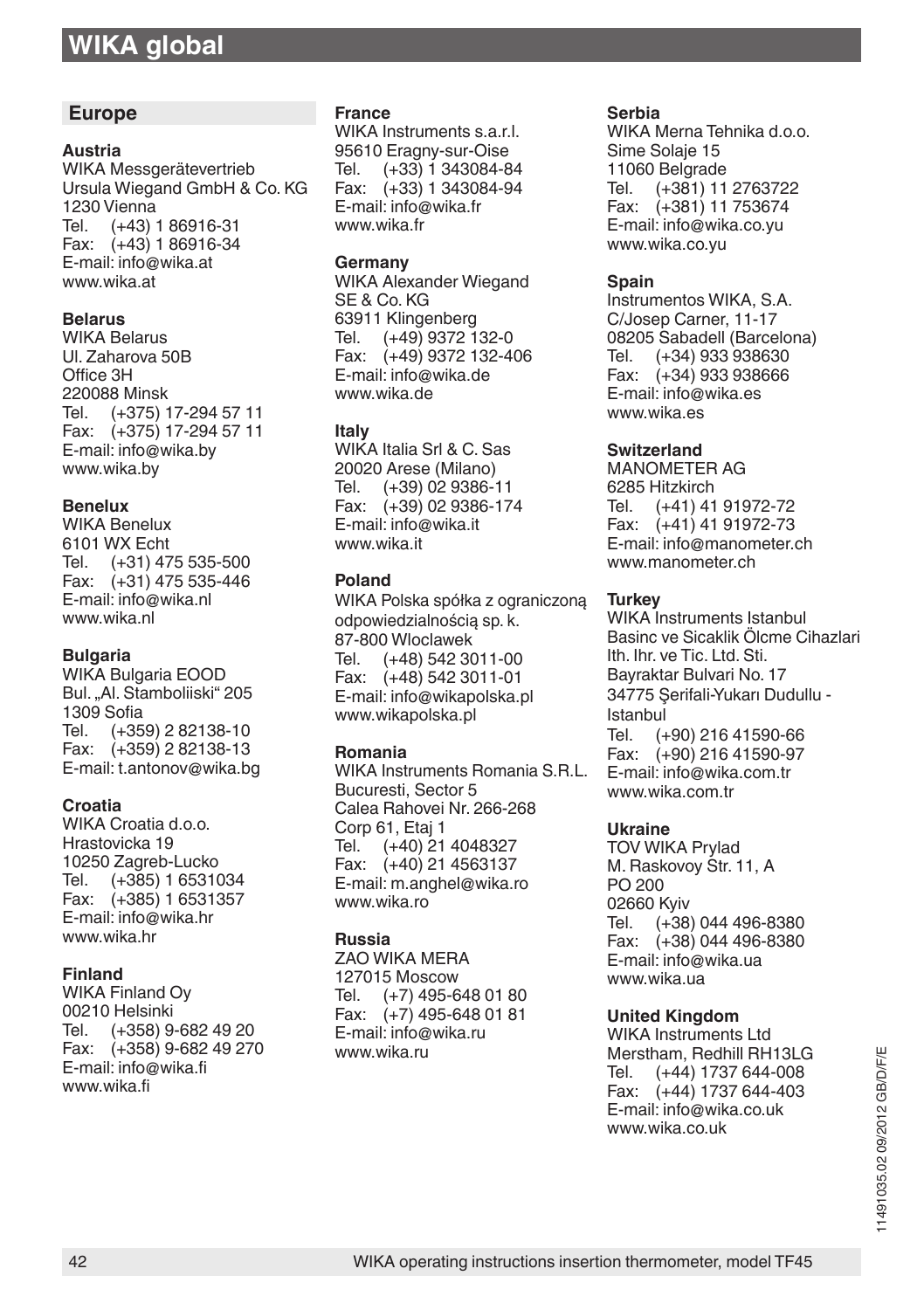# **WIKA global**

#### **North America**

#### **Canada**

WIKA Instruments Ltd. Head Office Edmonton, Alberta, T6N 1C8  $(+1)$  780 46370-35 Fax: (+1) 780 46200-17 E-mail: info@wika.ca www.wika.ca

#### **Mexico**

Instrumentos WIKA Mexico S.A. de C.V. 01210 Mexico D.F.<br>Tel (+52) 55.502 (+52) 55 50205300 Fax: (+52) 55 50205300 E-mail: ventas@wika.com www.wika.com.mx

#### **USA**

WIKA Instrument Corporation Lawrenceville, GA 30043<br>Tel (+1) 770 5138200  $(+1)$  770 5138200 Fax: (+1) 770 3385118 E-mail: info@wika.com www.wika.com

WIKA Instrument Corporation Houston Facility 950 Hall Court Deer Park, TX 77536<br>Tel (+1) 713-4750 Tel. (+1) 713-475 0022 Fax: (+1) 713-475 0011 E-mail: info@wikahouston.com www.wika.com

Mensor Corporation 201 Barnes Drive San Marcos, TX 78666<br>Tel. (+1) 512 396420  $(+1)$  512 3964200-15 Fax: (+1) 512 3961820 E-mail: sales@mensor.com www.mensor.com

#### **South America**

#### **Argentina**

WIKA Argentina S.A. Buenos Āires<br>Tel (+54) 1 (+54) 11 47301800 Fax: (+54) 11 47610050 E-mail: info@wika.com.ar www.wika.com.ar

#### **Brazil**

WIKA do Brasil Ind. e Com. Ltda. CEP 18560-000 Iperó - SP<br>Tel. (+55) 15 34599700  $(+55)$  15 34599700 Fax: (+55) 15 32661650 E-mail: marketing@wika.com.br www.wika.com.br

#### Chile

WIKA Chile S.p.A. Coronel Pereira 72 Oficina 101 Las Condes Santiago de Chile<br>Tel. (+56) 2 365  $(1+56)$  2 3651719 www.wika.cl

#### **Asia**

#### **China**

WIKA International Trading (Shanghai) Co., Ltd. A2615, NO.100, Zunyi Road Changning District Shanghai 200051<br>Tel. (+86) 21 53 Tel. (+86) 21 538525-72<br>Eax: (+86) 21 538525-75  $(+86)$  21 538525-75 E-mail: info@wika.cn www. wika.com.cn

WIKA Instrumentation (Suzhou) Co., Ltd. 81, Ta Yuan Road, SND, Suzhou 215011<br>Tel (+86) 512.6878 (+86) 512 68788000 Fax: (+86) 512 68780300 E-mail: info@wika.cn www. wika.com.cn

#### **India**

WIKA Instruments India Pvt. Ltd. Village Kesnand, Wagholi Pune - 412 207<br>Tel. (+91) 20 Tel. (+91) 20 66293-200 Fax: (+91) 20 66293-325 E-mail: sales@wika.co.in www.wika.co.in

#### **Japan**

WIKA Japan K. K. Tokyo 105-0023<br>Tel. (+81) 354 (+81) 3 543966-73 Fax: (+81) 3 543966-74 E-mail: info@wika.co.jp

#### **Kazakhstan**

TOO WIKA Kazakhstan 050050 Almaty<br>Tel. (+7) 727 Tel. (+7) 727 2330848 Fax: (+7) 727 2789905 E-mail: info@wika.kz www.wika.kz

#### **Korea**

WIKA Korea Ltd. #569-21 Gasan-dong Seoul 153-771 Korea<br>Tel. (+82) 2 869 05 Tel. (+82) 2 869 05 05 Fax: (+82) 2 869 05 25 E-mail: info@wika.co.kr www.wika.co.kr

#### **Malaysia**

WIKA Instrumentation (M) Sdn. Bhd. 47100 Puchong, Selangor<br>Tel. (+60) 3 80 63 10 80  $(+60)$  3 80 63 10 80 Fax: (+60) 3 80 63 10 70 E-mail: info@wika.com.my www.wika.com.my

#### **Singapore**

WIKA Instrumentation Pte. Ltd. 569625 Singapore<br>Tel. (+65) 68 44  $(+65)$  68 44 55 06 Fax: (+65) 68 44 55 07 E-mail: info@wika.com.sg www.wika.com.sg

#### **Taiwan**

WIKA Instrumentation Taiwan Ltd. Pinjen, Taoyuan<br>Tel. (+886) 34 Tel. (+886) 3 420 6052<br>Eax: (+886) 3 490 0080  $(+886)$  3 490 0080 E-mail: info@wika.com.tw www.wika.com.tw

#### **Thailand**

WIKA Instrumentation Corporation (Thailand) Co., Ltd. 850/7 Ladkrabang Road, Ladkrabang Bangkok 10520<br>Tel (+66) 2.32 (+66) 2 326 6876-80 Fax: (+66) 2 326 6874 E-mail: info@wika.co.th www.wika.co.th